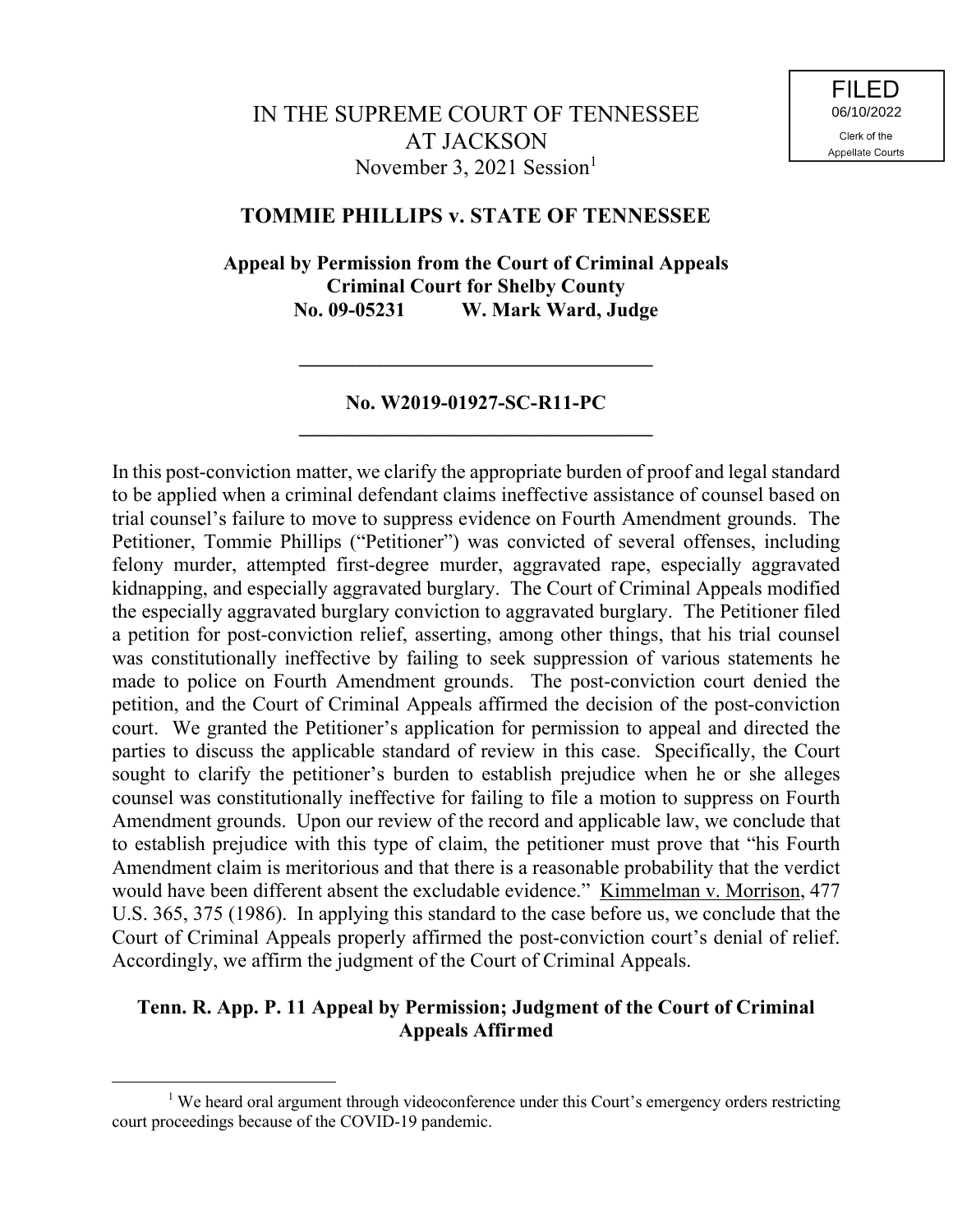JEFFREY S. BIVINS, J., delivered the opinion of the court, in which ROGER A. PAGE, C.J., and SHARON G. LEE and HOLLY KIRBY, JJ., joined.

Josie S. Holland and Valerie T. Corder, Memphis, Tennessee, for the appellant, Tommie Phillips.

Herbert H. Slatery, III, Attorney General and Reporter; Andrée Sophia Blumstein, Solicitor General; Jonathan H. Wardle, Assistant Attorney General; Amy P. Weirich, District Attorney General; and Leslie Byrd, Assistant District Attorney General, for the appellee, State of Tennessee.

Jonathan Harwell, Joshua Stanton, Susan L. Kay, Jackson M. Hill, and Anya Van Soestenbergen, Nashville, Tennessee, for the Amici Curiae, Penny J. White, Steven L. Mulroy, Terry A. Maroney, and the Tennessee Association of Criminal Defense Lawyers.

### **OPINION**

### **I. FACTUAL AND PROCEDURAL HISTORY**

This post-conviction appeal arises out of the Petitioner's brutal attack on a family in their home in Memphis.<sup>2</sup> On December 9, 2008, the Petitioner entered the home of M.L.,<sup>3</sup> where she lived with her eighty-five-year-old mother, F.G, her son, C.L, and her daughter, M.J.L. State v. Phillips, No. W2012-01126-CCA-R3-CD, 2013 WL 6529308, at \*1 (Tenn. Crim. App. Dec. 13, 2013), perm. app. denied, (Tenn. Mar. 25, 2014). The attack resulted in the death of F.G. and severe stab wounds to M.L. and C.L. Id. at \*5–6. When the responding police officers arrived at the scene, M.J.L. told them the perpetrator was a friend of C.L.'s, but she did not know his name. Id. at \*7. A crowd had gathered by that time, and "[s]ome of the people in the crowd told [one of the responding officers] that the [Petitioner] was responsible." Id. M.L. and C.L. were transported to the hospital as a result of the injuries they sustained. Id. at \*5–6. While in the hospital, C.L. and M.L. were each shown a photographic array from which they identified the Petitioner as the perpetrator of the attack. Id. C.L. also identified the Petitioner by first and last name. Around that same time, M.J.L. also was shown a photographic array, and she identified the Petitioner as the perpetrator.<sup>4</sup>

<sup>&</sup>lt;sup>2</sup> The Court of Criminal Appeals' opinion in the Petitioner's direct appeal contains a full recitation of the underlying facts of the attack. See State v. Phillips, No. W2012-01126-CCA-R3-CD, 2013 WL 6529308, at \*1–17 (Tenn. Crim. App. Dec. 13, 2013), perm. app. denied, (Tenn. Mar. 25, 2014).

<sup>&</sup>lt;sup>3</sup> Due to the nature of the offenses, we identify each of the victims by their initials.

<sup>&</sup>lt;sup>4</sup> Although this is not in the record before us, it was part of the record in the Petitioner's direct appeal in this case. As such, we take judicial notice of this fact. See Delbridge v. State, 742 S.W.2d 266, 267 (Tenn. 1987) (per curiam) ("The courts may take judicial notice of the court records in an earlier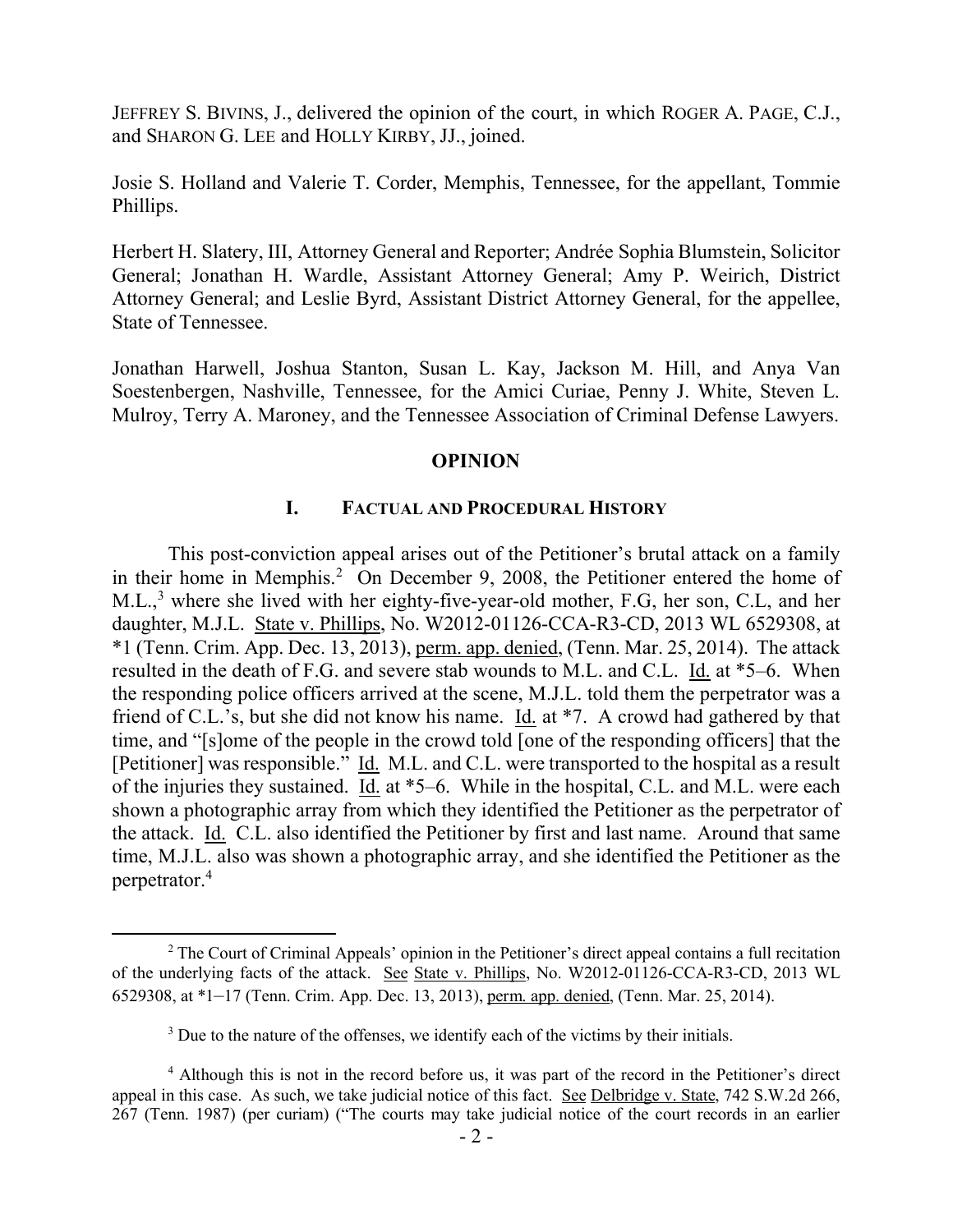On December 10, 2008, after being identified as a suspect, the Petitioner surrendered himself to police. Id. at \*7. The Petitioner and his mother were then transported to the police station. Id. While en route to the police station, the transporting officer overheard the Petitioner tell his mother "his side of the story," which included a statement that he stabbed C.L. in self-defense. Id. Later that day, Sergeant Anthony Mullins and Lieutenant Colonel Caroline Mason of the Memphis Police Department asked the Petitioner if he would like to talk to them, and the Petitioner said that he did. Id. at \*7– 8. The officers advised the Petitioner of his Miranda rights. According to a police report submitted into evidence, the Petitioner's leg was shackled to a bench.

During the course of the interview, the Petitioner explained that he and C.L. had been friends for several years and were involved in drug dealing together. Id. at \*7. The Petitioner stated that he had fronted C.L. drugs four or five days before the incident, and a disagreement developed concerning the money involved. Id. According to the Petitioner, on December 9, 2008, C.L. let the Petitioner into his home and offered him a shotgun as compensation for the money owed, but the Petitioner declined. Id. The Petitioner stated that he and C.L. began fighting before C.L. pointed a shotgun at him, at which point the Petitioner grabbed a knife and defended himself. Id. M.L. then got involved in the altercation with a hammer. Id. The Petitioner told the officers that he then heard F.G. complaining about her heart, so he put a pillow under her head. Id. The Petitioner then told the officers that he did not have anything else to say to them without his attorney. Id. Upon this request, the officers stopped the interview. Id. Believing they had probable cause, the officers booked the Petitioner into jail and sought a forty-eight-hour hold. Id.

Later that day, at 7:13 p.m., a judicial commissioner entered an order granting the Memphis Police officers' request for a forty-eight-hour hold. In the order, the judicial commissioner stated:

The reason(s) for requesting this detention is/are as follows: On Tuesday, December 9, 2008, at 3:10 p.m., Memphis Police officers responded to a wounding call at [a home in Memphis]. On arrival they found two persons had been stabbed and one victim was found dead on the scene. The surviving victims identified [the Petitioner] as the person responsible for stabbing them inside their home. On Wednesday, December 10, 2008, [the Petitioner] turned himself in and told investigators he stabbed the two surviving victims. Additional time is needed to verify the statement made by [the Petitioner] and to conduct additional information from the surviving victims at the hospital.

proceeding of the same case and the actions of the courts thereon." (citing State ex rel. Wilkerson v. Bomar, 376 S.W.2d 451 (Tenn. 1964))).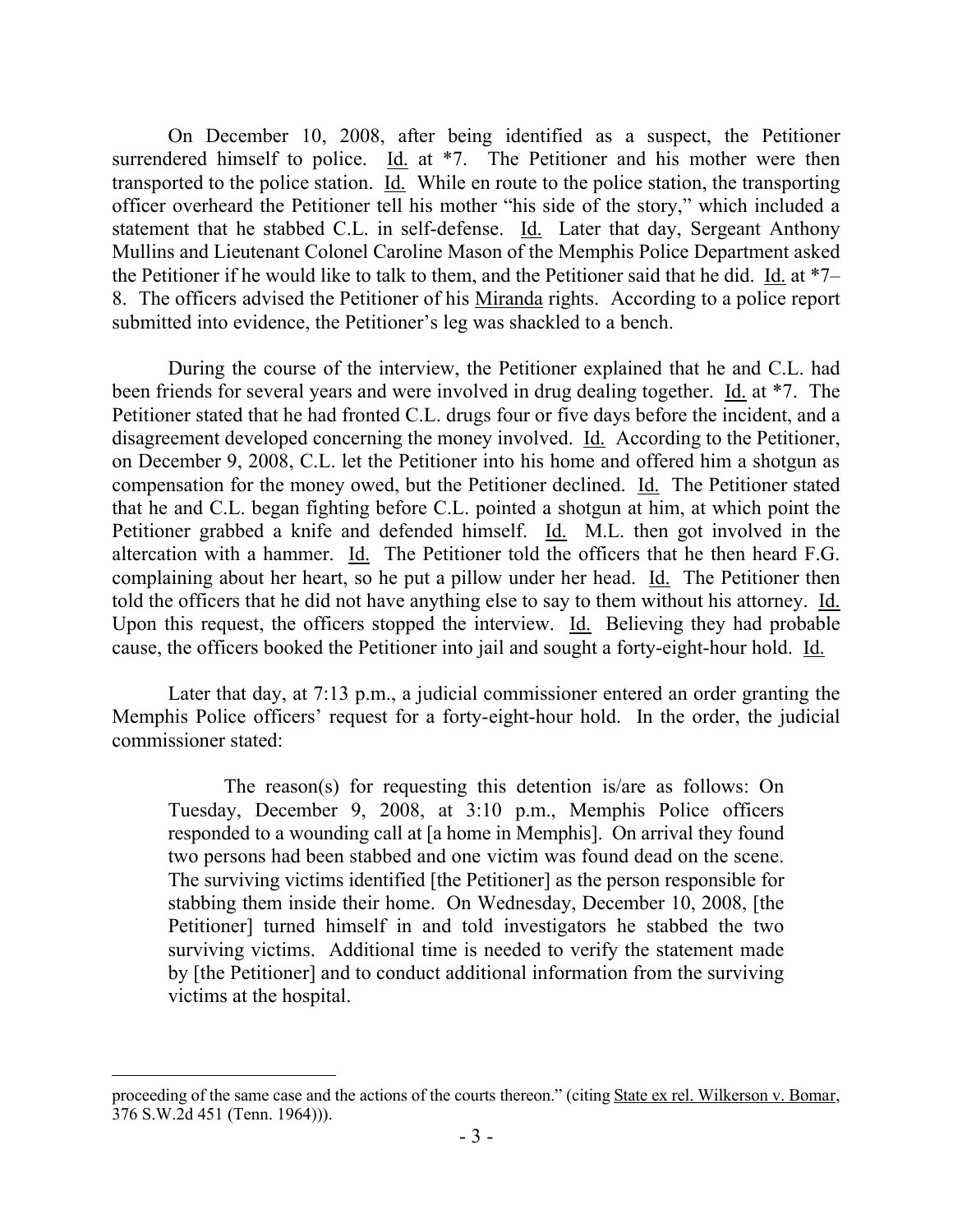The Court has reviewed the above listed facts for the detention of said defendant and has determined that there is probable cause to believe that the crime(s) alleged, to wit: First Degree Murder TCA 39-13-202, was/were committed, and that the [Petitioner] committed said crime(s).

On December 11, the Petitioner gave another statement after advising the jailer that he wished to speak with the detectives. Id. at \*8. The Petitioner was again advised of his Miranda rights and agreed to speak to the officers without an attorney. Id. In his statement, the Petitioner admitted responsibility for F.G.'s death and the injuries to C.L. and M.L. Id.

The Petitioner subsequently was charged with four counts of first-degree felony murder, one count of first-degree premeditated murder, two counts of attempted firstdegree murder, two counts of aggravated rape, six counts of especially aggravated kidnapping, and three counts of especially aggravated burglary. Id. at \*1. The State later filed notice that it intended to seek the death penalty, as well as, in the alternative, a sentence of life without the possibility of parole. Before trial, however, the State withdrew its notice of intention to seek the death penalty. The case proceeded to trial, and a jury convicted the Petitioner of multiple offenses. After the trial court appropriately merged several convictions, the Petitioner effectively was convicted of one count of felony murder, two counts of attempted first-degree murder, one count of aggravated rape, one count of especially aggravated burglary, and three counts of especially aggravated kidnapping. Id. at \*9. The jury did not choose to sentence the Petitioner to life without parole. As a result, the trial court sentenced the Petitioner to a life sentence plus sixty years.

On direct appeal, the Court of Criminal Appeals modified the especially aggravated burglary conviction to an aggravated burglary conviction, but it affirmed the judgments in all other respects. Id. at \*26. The Petitioner subsequently filed a Rule 11 application for permission to appeal, which this Court denied in March 2014. In December 2014, the Petitioner timely filed a petition for post-conviction relief.

In his petition, the Petitioner argued, *inter alia*, that trial counsel failed to provide effective assistance of counsel based on counsel's alleged failure to challenge the admissibility of his statement to police on Fourth Amendment grounds. See Phillips v. State, No. W2019-01927-CCA-R3-PC, slip op. at 4 (Tenn. Crim. App. Feb. 26, 2021), perm. app. granted, (Tenn. June 17, 2021). An evidentiary hearing was held in four parts on May 11 and August 20, 2018, and May 14 and September 20, 2019.

During the May 11, 2018 hearing, Attorney G., an assistant district public defender, testified regarding his representation of the Petitioner at trial. Attorney G. recalled that he and Attorney S. tried the Petitioner's case as part of the capital defense team and that Attorney S. was lead counsel. By the time he represented the Petitioner, he had been an attorney for fifteen years, all of which he spent with the Public Defender's Office. He estimated that he had handled approximately two-dozen criminal cases that went to trial,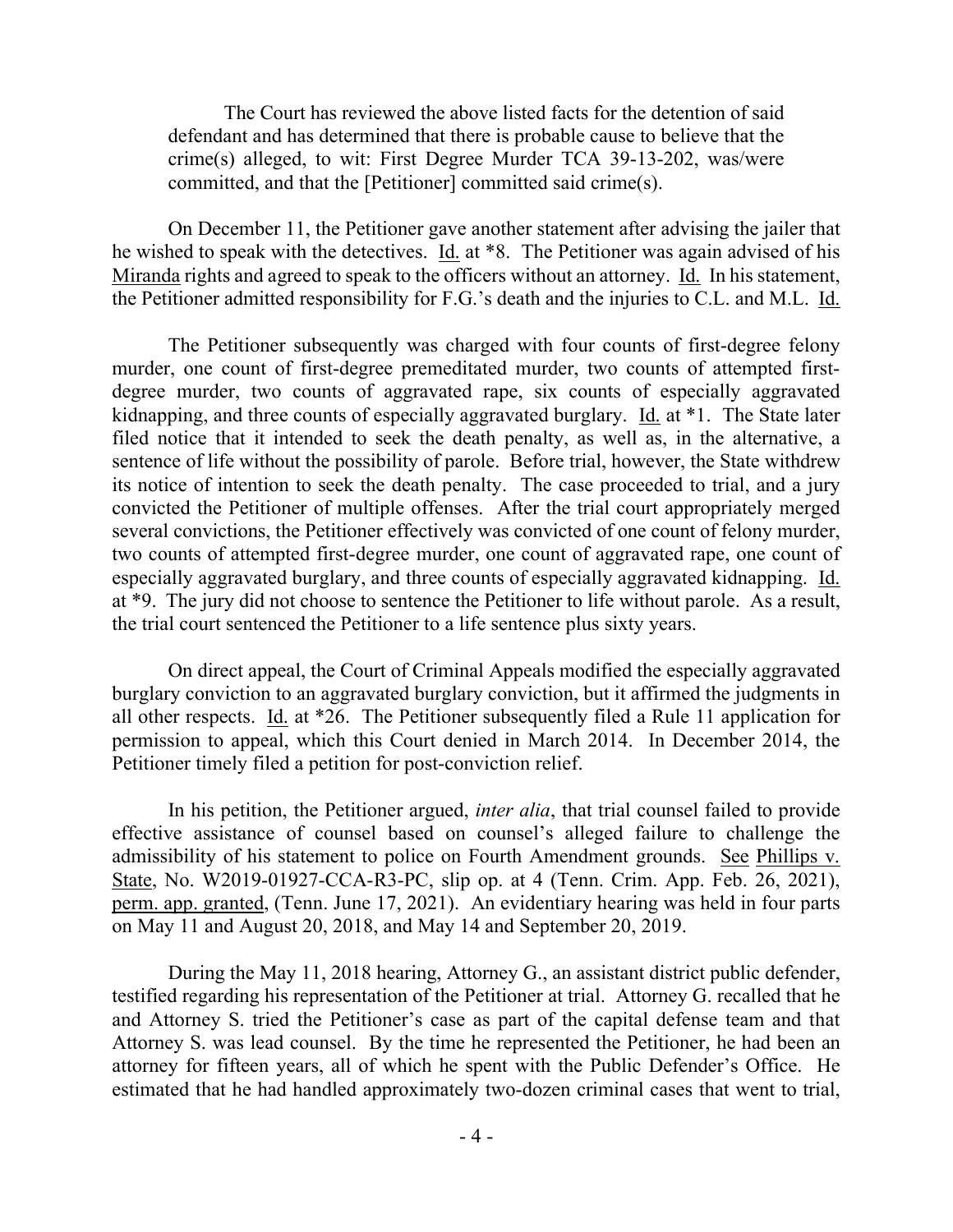six or eight of which were first-degree murder cases. He had tried at least one other capital case to verdict prior to the Petitioner's trial.

Attorney G. ultimately was pleased with the outcome of the case, stating that the defense team was successful in getting the Petitioner a life sentence rather than a sentence of life without the possibility of parole. When asked if anything could have gone better in the case, Attorney G. could not remember, but he noted that the facts of the case were "problematic." He stated that "[i]dentity was not an issue" in the case, as there were individuals involved in the case who knew the Petitioner that could identify him. Additionally, Attorney G. noted that the Petitioner had made a statement implicating himself.

During the August 20, 2018 hearing, Attorney N. testified that he was appointed to represent the Petitioner shortly after the Petitioner's arrest. Attorney N. had been an attorney since 1976 and began working for the Public Defender's Office in approximately 1999. He served on the capital case team for the entirety of his time at the Public Defender's Office. Prior to his representation of the Petitioner, he had handled approximately twelve or thirteen homicide trials.

Attorney N. recalled that the defense team raised several pretrial issues in the Petitioner's case, including a "lengthy hearing on a motion to suppress and motion in limine on the photographic identification." He was familiar with the Memphis Police Department's forty-eight-hour hold policy and acknowledged that a magistrate had granted a forty-eight-hour hold in the Petitioner's case. Attorney N. stated that the defense team had considered challenging the forty-eight-hour hold in the Petitioner's case but ultimately did not do so. He did not recall specifically why the defense team chose not to raise the issue. Attorney N. testified he had challenged the policy's constitutionality in a different case and did not believe it had ever been successfully challenged. Attorney N. represented the Petitioner until his retirement from the Public Defender's Office. Upon his retirement, other members of the capital defense team took over the Petitioner's case.

At the May 14, 2019 hearing, Lieutenant Colonel Caroline Mason of the Memphis Police Department testified that she assisted in the investigation of the Petitioner's case. On December 9, 2008, Lieutenant Colonel Mason proceeded to the scene of the homicide at the victims' home and canvassed the area. At that same time, two other officers investigating the case went to the hospital to meet with the victims, where C.L. identified the Petitioner as the perpetrator by first and last name.

The next day, at approximately 12:40 p.m., the Petitioner turned himself in to the police. He stated that he wanted to go to the Homicide Office to clear his name. While at the police station, Lieutenant Colonel Mason and Sergeant Mullins interrogated the Petitioner after reading him his Miranda warnings. Lieutenant Colonel Mason testified that, during their interrogation, the Petitioner admitted to stabbing one or more of the victims but claimed he did so in self-defense. He then asked for an attorney, and the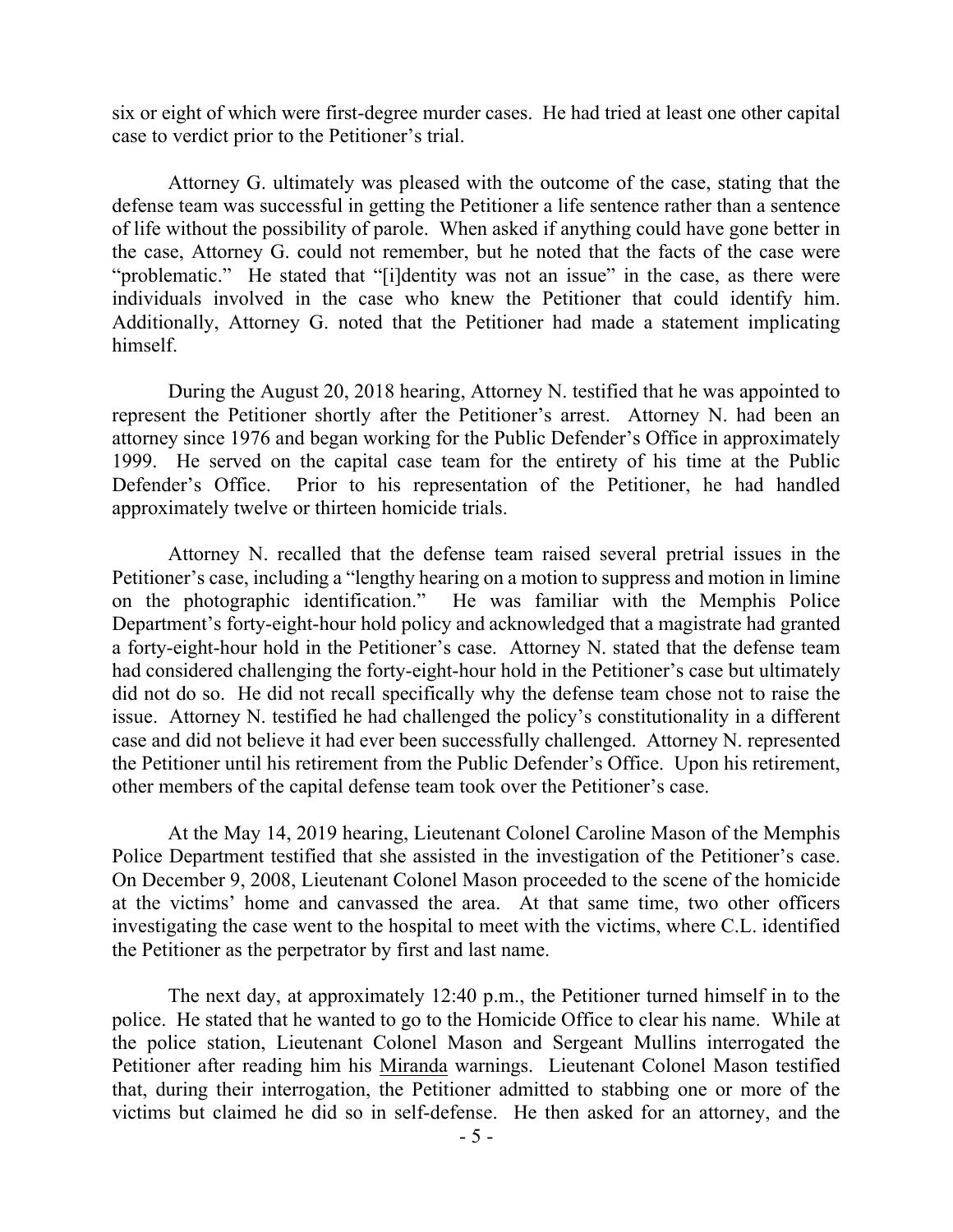officers ceased their questioning. Lieutenant Colonel Mason testified that, at that point, they had probable cause to charge the Petitioner but were still trying to determine what the appropriate charges were. She confirmed that a forty-eight-hour hold was put on the Petitioner that day at 7:13 p.m. so that they could investigate what he had told her and compare it to the information provided by the victims. Lieutenant Colonel Mason explained the Memphis Police Department's forty-eight-hour hold policy, which was in place at the time of the offenses but is no longer utilized:

48-hour holds give[] us the opportunity if we do have the possible suspect or the person of interest in the  $-$  in our interview rooms. We're talking to them, getting information from them. We follow all the steps with the Miranda Warning. They waive that right and agree to speak with us. We'll gather information from them, and if we don't have enough at that time to charge but that person of interest has provided some information, we want to go back and verify that information before we place – formally charge them to it.

Sometimes it exonerates them. If they're not guilty, then we release the hold. But we usually use that as an opportunity to verify some more information or get some more witnesses in if we get the person of interest in before.

Lieutenant Colonel Mason and Sergeant Vivian Murray interviewed the Petitioner again on December 11, 2008 after the Petitioner asked to speak with them. According to Lieutenant Colonel Mason, the Petitioner's second statement was more inculpatory than his first statement. The Petitioner was charged the following day at 4:51 p.m. Lieutenant Colonel Mason did not believe the forty-eight-hour hold had expired by that time, as she believed the hold began on December 10 at approximately 7 p.m.

Attorney S. also testified at the May 14, 2019 hearing. Attorney S. had been an attorney for approximately twenty years by the time of the Petitioner's trial with the vast majority of his practice being in criminal law. He estimated that he had worked on thousands of criminal cases during his career. He had handled more than 100 jury trials, approximately eighty percent of which were first-degree murder cases. Attorney S. was the lead attorney for the Shelby County Public Defender's Office capital defense team.

Attorney S. remembered the Petitioner and his case. He did not recall exactly how many times he went to the jail to speak with the Petitioner, but he explained that the capital defense team never went more than two weeks without seeing a client. When asked if he was satisfied with the outcome of the Petitioner's case, Attorney S. stated that he "never liked losing" but that the defense team did "everything [they] could do and put on the best defense [they] knew how to put on." He described the Petitioner's case as a "hard case."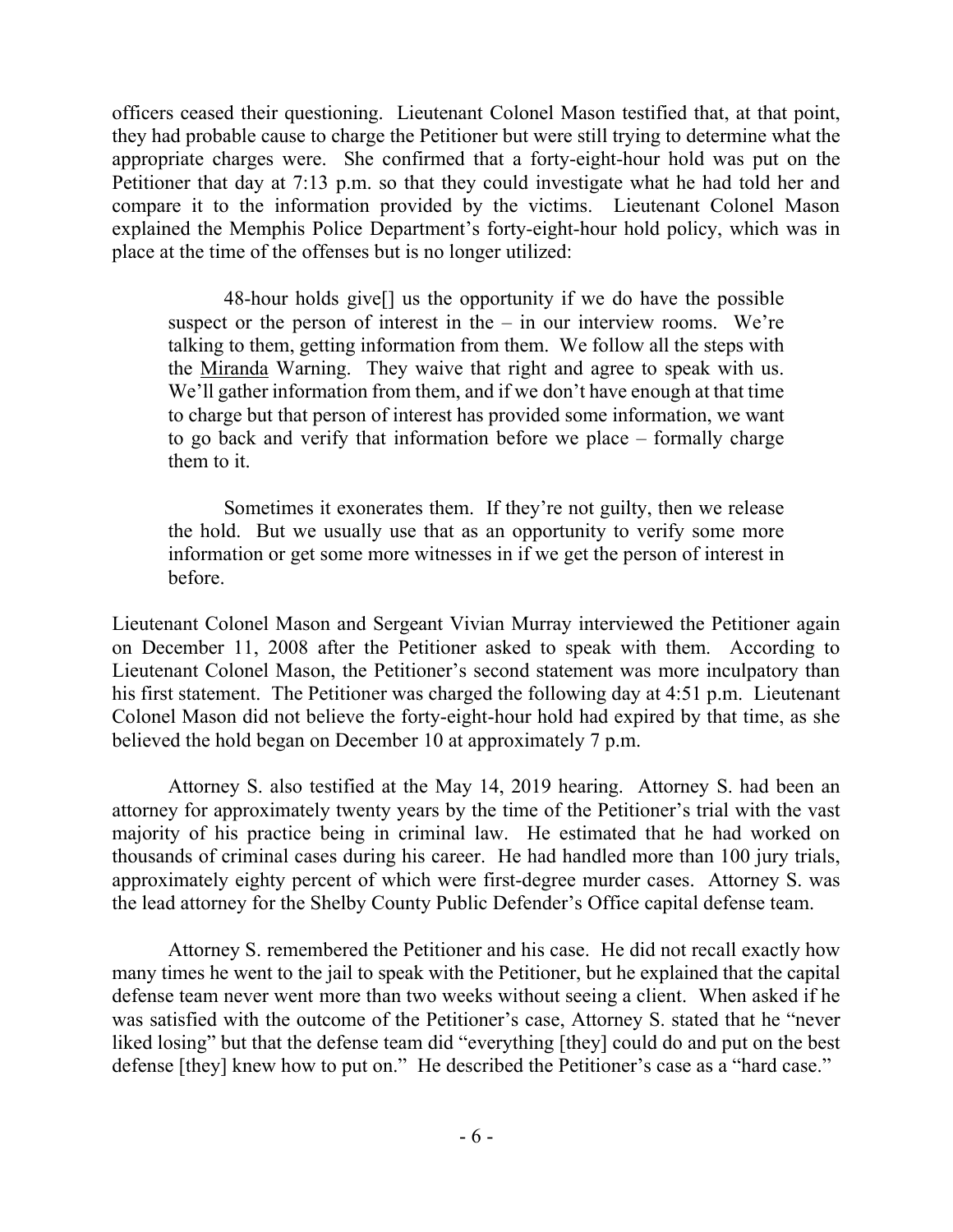The Petitioner was the final person to testify at the May 14, 2019 hearing. He was not happy with the outcome of his trial, as he felt his constitutional rights were violated. He stated that he was initially picked up by police officers on December 10, 2008. Because his mother was in the car with the police officers when they arrived, he surrendered himself at that time. He then was escorted to the police station where he was questioned by Sergeant Mullins and Lieutenant Colonel Mason. While being questioned, the Petitioner's leg was shackled to the bench. The Petitioner admitted to Sergeant Mullins and Lieutenant Colonel Mason that he stabbed C.L., but he claimed that it was in self-defense. At some point during the interview, the Petitioner invoked his right to counsel.

At the September 20, 2019 hearing, the parties summarized their arguments to the post-conviction court. The Petitioner's primary argument was that trial counsel was ineffective in handling his motion to suppress, asserting that counsel should have sought suppression of his statement on Fourth Amendment grounds. The Petitioner claimed that, if counsel had done so, the statement would have been suppressed and it would have been "a structural constitutional issue that would have required reversal on appeal." The Petitioner specified that "the unreasonable and undue delay that occurred in [his] case before he was properly charged" constituted a Fourth Amendment violation. The Petitioner also contested the factual assertion that he voluntarily surrendered himself to police on December 10, 2008.

The State argued that "this was an incredibly difficult case with incredibly difficult facts . . . where the proof was fairly compelling against the [Petitioner]." As such, trial counsel focused on mitigation and was successful in doing so. In addition, the State asserted that, in seeking suppression of the Petitioner's statement, trial counsel made the decision to focus on the Petitioner's "request for a lawyer in the second statement that was made by the [Petitioner] after that request" rather than focus on the forty-eight-hour hold. The State remarked that, by the time the Petitioner provided his initial statement, he had incriminated himself and been identified by one or more of the victims in the case. Lastly, the State noted that the trial court had not found the Petitioner's testimony regarding "issues of coercion and the pressures that he had felt in order to give the second statement" credible, and the Court of Criminal Appeals agreed with that assessment. The State claimed that, given that finding, it did not know whether the Petitioner would have been able to successfully raise an issue with regard to the forty-eight-hour hold, as "much of that would have again depended on [the Petitioner's] testimony."

The post-conviction court then took the case under advisement. On September 25, 2019, the post-conviction court entered an order denying post-conviction relief based on the Petitioner's failure to prove his claim of ineffective assistance of counsel. In its order, the court ruled, *inter alia*, that the Petitioner had not carried his burden of proof in alleging that trial counsel was ineffective "in failing to file a motion to suppress his statements given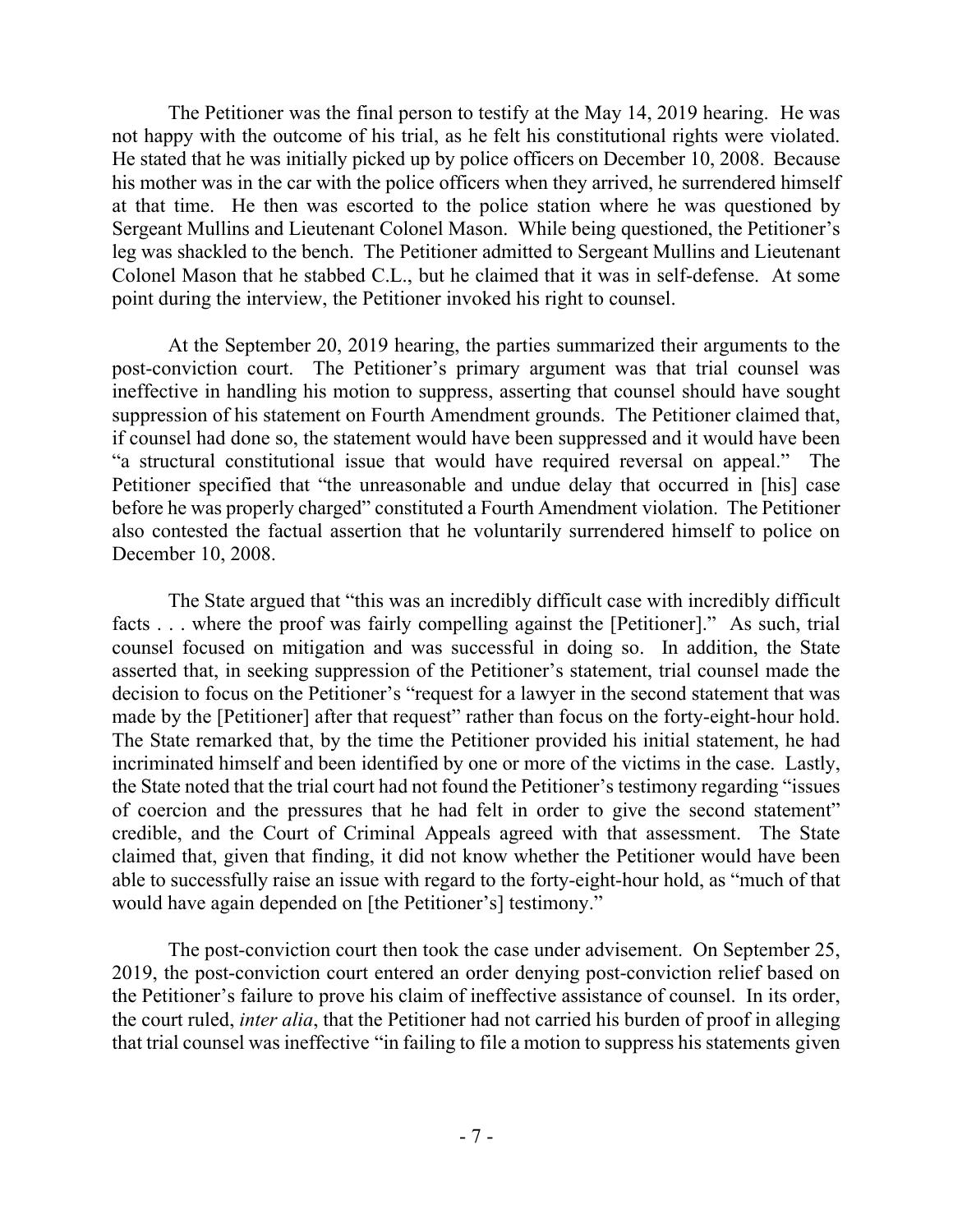to the police as being in violation of the Petitioner's Fourth [A]mendment rights."<sup>5</sup> Specifically, the post-conviction court stated:

At least one of the victim's [sic] identified the Petitioner as the culprit. As such, it is clear that the police had probable cause to arrest the Petitioner, even if he had not voluntarily turned himself in to the police. More specifically, it appears as though the Petitioner is making a claim that his 4th Amendment rights were violated because he was not given a Gerstein probable cause determination as required by law. See Gerstein v. Pugh, 420 U.S. 103[,] 95 S.Ct. 854, 43 L.Ed. 2d 54 (1975). It appears that the police responded to the scene of the crime around 3:00 p.m. on December 9, 2008. The Petitioner turned himself into the police at around 12:40 p.m. on December 10, 2008. Probable cause was determined by a judicial commissioner on December 10, 2008 (document is stamp filed at 7:13 p.m.). According to the finding of probable cause[,] the [Petitioner] had already turned himself in and confessed at the time the probable cause determination was made. As such, a Gerstein determination was, in fact, made within seven (7) hours of [the Petitioner] coming into custody. Accordingly, there was no Gerstein violation. See State v. Gonzales, 2018 WL 5098204 [(]Tenn. Crim. App. Oct. 18, 2018) (neither defendant's presence nor an adversary hearing is required to satisfy Gerstein; the only question is whether there is probable cause justifying detention). Accordingly[, the] Petitioner has failed to demonstrate either "deficient performance" or "prejudice."

The Petitioner appealed the decision of the post-conviction court to the Court of Criminal Appeals. In his appeal, he "reassert[ed] his claim of ineffective assistance of counsel, arguing that his counsel performed deficiently by failing to challenge the admission of his statement on Fourth Amendment grounds because 'there was an unreasonable delay in obtaining a probable cause hearing.'" Id. at 9. The Court of Criminal Appeals affirmed the judgment of the post-conviction court. Id. at 11. The court concluded that the Petitioner "failed to present any evidence at the evidentiary hearing that suggests that a Fourth Amendment challenge to his statement would have been sustained by the trial court." Id. at 10. Highlighting the fact that three witnesses identified the Petitioner as the perpetrator, the Court of Criminal Appeals determined that, even if the Petitioner had proved a Fourth Amendment challenge would have been successful, "he still [could not] show that the result of his trial would have been different given the overwhelming proof of his guilt." Id.<sup>6</sup>

<sup>&</sup>lt;sup>5</sup> The post-conviction court denied all other grounds for relief the Petitioner presented in his petition, none of which are at issue in this appeal.

 $6$  The Petitioner asserts that the post-conviction court and Court of Criminal Appeals incorrectly applied a harmless error analysis to the prejudice prong of Strickland v. Washington rather than the reasonable probability standard. See 466 U.S. 668, 694 (1984) ("The defendant must show that there is a reasonable probability that, but for counsel's unprofessional errors, the result of the proceeding would have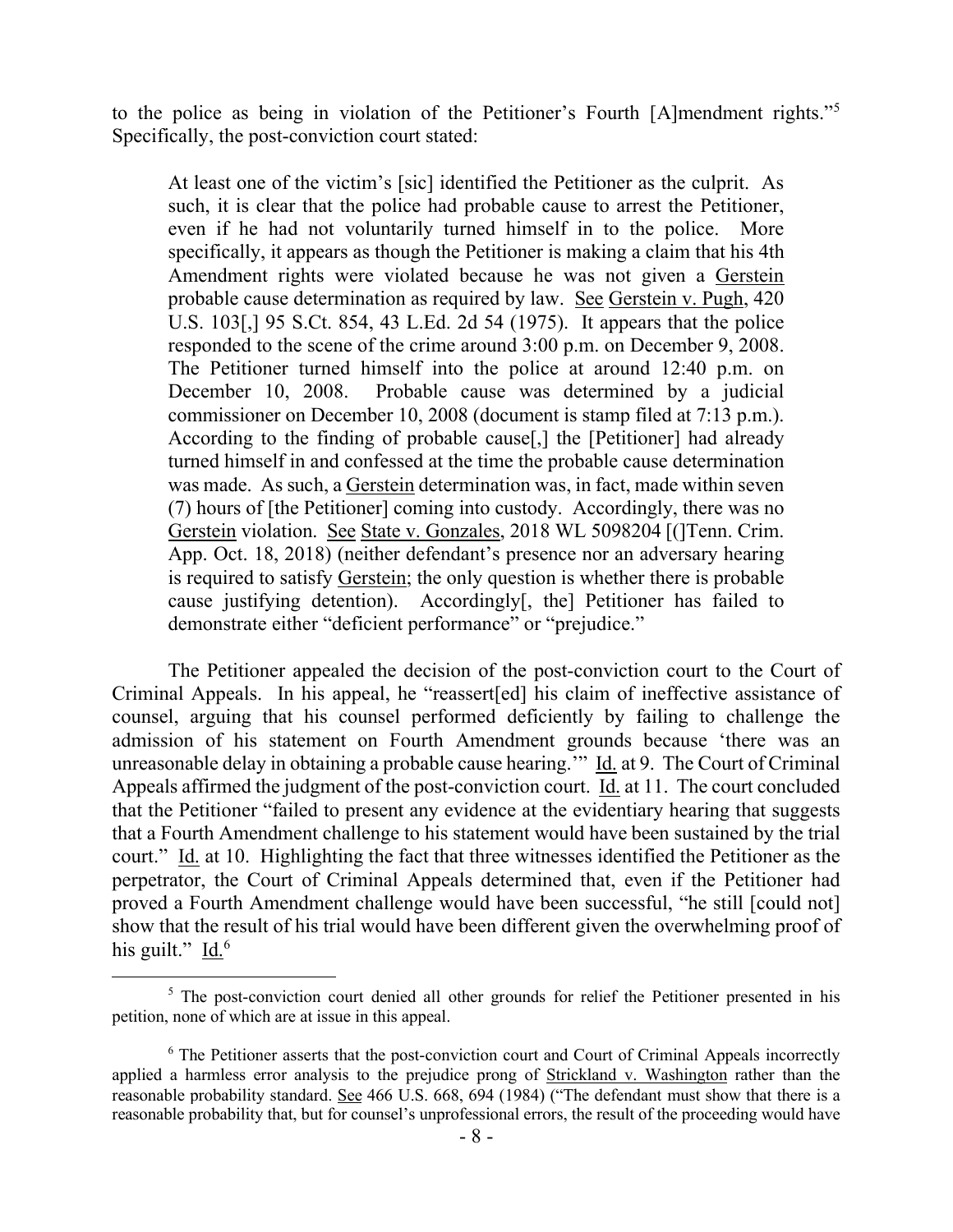The Petitioner appealed the decision of the Court of Criminal Appeals, and this Court granted review on June 17, 2021.

### **II. ANALYSIS**

The Petitioner raises several issues in support of his claim that counsel was ineffective for failing to file a motion to suppress statements he gave to police in violation of his Fourth Amendment rights. In sum, Petitioner urges this Court to adopt the test in Kimmelman v. Morrison, 477 U.S. 365 (1986), which sets forth the analysis for ineffective assistance of counsel claims premised on counsel's failure to file a motion to suppress evidence on Fourth Amendment grounds. As part of this argument, Petitioner asks this Court to end reliance on Cecil v. State, No. M2009-00671-CCA-R3-PC, 2011 WL 4012436 (Tenn. Crim. App. Sept. 12, 2011), for such claims<sup>7</sup> because Tennessee courts are bound by relevant United States Supreme Court precedent and because Cecil imposes an improper burden on petitioners.<sup>8</sup>

In response, the State agrees that Kimmelman sets the proper standard for this type of post-conviction claim and should be adopted by this Court. However, the State contends that the post-conviction court properly denied the Petitioner's claim and that counsel was

 $\overline{a}$ 

 $<sup>7</sup>$  There is nothing in the record to indicate the post-conviction court or the Court of Criminal</sup> Appeals applied Cecil in this case. In fact, the Court of Criminal Appeals applied and cited to Kimmelman. Therefore, Cecil's holding has no effect on the case before us today. Nonetheless, a discussion of Cecil is necessary to provide clarity for the lower courts regarding this type of post-conviction claim.

<sup>8</sup> The Petitioner also argues that the alleged Fourth Amendment violation in this case was structural constitutional error and requires automatic reversal, or, in the alternative, that it was non-structural constitutional error and that the State has failed to prove beyond a reasonable doubt that the error did not affect the verdict. See State v. Rodriguez, 254 S.W.3d 361, 371–72 (Tenn. 2008). The Petitioner's argument, however, disregards the unique procedural posture of his post-conviction claim and the fact that the alleged Fourth Amendment violation is raised as part of his Sixth Amendment claim of ineffective assistance of counsel. See Kimmelman, 477 U.S. at 375 ("[W]hile respondent's defaulted Fourth Amendment claim is one element of proof of his Sixth Amendment claim, the two claims have separate identities and reflect different constitutional values.").

been different. A reasonable probability is a probability sufficient to undermine confidence in the outcome."). After reviewing the record, we note that the Court of Criminal Appeals referenced the Petitioner's direct appeal in which the court concluded that "even if the court erred in not suppressing the [petitioner's] statement, such error was harmless beyond a reasonable doubt." See Phillips v. State, No. W2019-01927-CCA-R3-PC, slip op. at 10 (Tenn. Crim. App. Feb. 26, 2021) (alteration in original) (quoting Phillips, 2013 WL 6529309, at \*20), perm. app. granted, (Tenn. June 17, 2021). This reference to the direct appeal language supports the court's ultimate conclusion that "even if the petitioner had presented facts to support a conclusion that a Fourth Amendment challenge would have been successful, he still cannot show that the result of his trial would have been different given the overwhelming proof of his guilt." Id. It is clear that the Court of Criminal Appeals applied the reasonable probability standard even though it referenced the direct appeal language to support its conclusion. Therefore, the Petitioner's argument on this issue has no merit.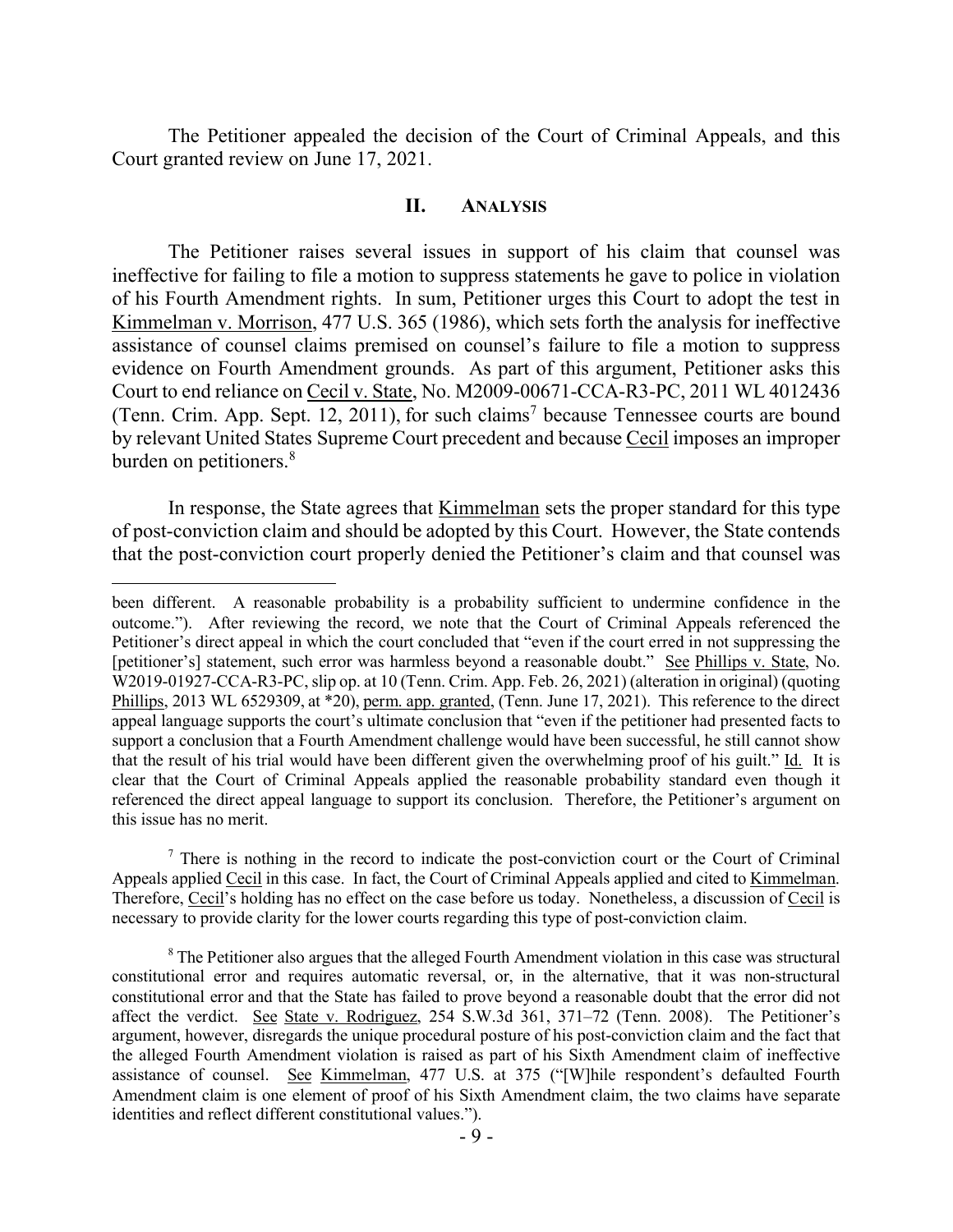not ineffective for declining to seek suppression of the Petitioner's statements based on the alleged Fourth Amendment violation.

### *A. Standard of Review*

Appellate review of an ineffective assistance of counsel claim is a mixed question of law and fact that this Court reviews de novo. Dellinger v. State, 279 S.W.3d 282, 294 (Tenn. 2009). Witness credibility, the weight and value of witness testimony, and the resolution of other factual issues brought about by the evidence are entitled to a presumption of correctness, which is overcome only when the preponderance of the evidence is otherwise. Tenn. R. App. P. 13(d); Fields v. State, 40 S.W.3d 450, 456 (Tenn. 2001); see also Mobley v. State, 397 S.W.3d 70, 80 (Tenn. 2013). On the other hand, we accord no presumption of correctness to the post-conviction court's conclusions of law, which are subject to purely de novo review. Fields, 40 S.W.3d at 458; Mobley 397 S.W.3d at 80.

# *B. Tennessee's Post-conviction Law Related to Claims of Ineffective Assistance of Counsel*

Tennessee's Post-Conviction Procedure Act provides a criminal defendant relief from a conviction or sentence that is "void or voidable because of the abridgment of any right guaranteed by the Constitution of Tennessee or the Constitution of the United States." Tenn. Code Ann. § 40-30-103 (2018 & Supp. 2020). Because the United States Constitution and Tennessee Constitution guarantee assistance of counsel to all criminal defendants during critical stages of the adversarial process, U.S. Const. amend. VI; Tenn. Const. art. I, § 9, the denial of effective assistance of counsel is a cognizable claim under the Act. Mobley, 397 S.W.3d at 79–80. "Counsel's representation becomes ineffective when it 'so undermine<sup>[s]</sup> the proper functioning of the adversarial process that the trial cannot be relied on as having produced a just result.'" Id. at 80 (alteration in original) (quoting Strickland v. Washington, 466 U.S. 668, 686 (1984)).

When alleging ineffective assistance of counsel, section 40-30-110(f) states that the petitioner "shall have the burden of proving the allegations of fact [in his or her petition] by clear and convincing evidence." Tenn. Code Ann. § 40-30-110(f) (2018 & Supp. 2020). The post-conviction court, under the guidance of Strickland v. Washington, 466 U.S. 668, 687 (1984), then analyzes the facts to determine whether counsel's performance was deficient and whether that deficiency prejudiced the petitioner. Nesbit v. State, 452 S.W.3d 779, 786–87 (Tenn. 2014). Counsel's representation is deficient if "counsel's representation fell below an objective standard of reasonableness." Strickland, 466 U.S. at 688. Deficiency alone, however, does not warrant automatic relief. See id. at 692. A petitioner must also show that "there is a reasonable probability that, but for counsel's unprofessional errors, the result of the proceeding would have been different. A reasonable probability is a probability sufficient to undermine confidence in the outcome." Id. at 694. The petitioner must prove sufficient facts to support both the deficiency and prejudice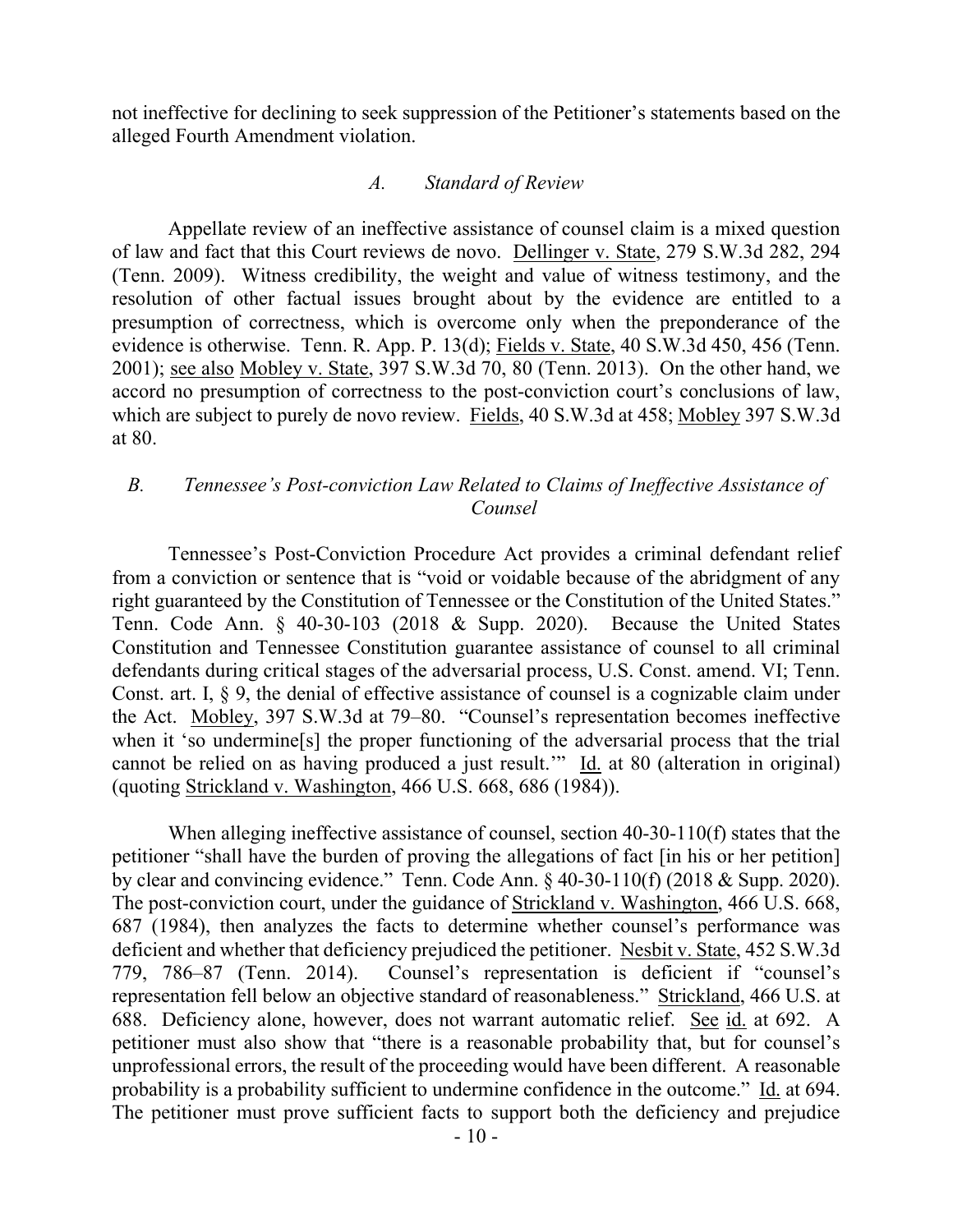prongs of the Strickland inquiry—or, stated another way, the post-conviction court need only determine the petitioner's proof is insufficient to support one of the two prongs to deny the claim. Mobley, 397 S.W.3d at 80.

In practice, the overlap between a petitioner's statutory burden of proof under section 40-30-110(f) and a court's application of the Strickland inquiry means:

the petitioner is required to prove the *fact* of counsel's alleged error by clear and convincing evidence. If that burden of proof is met, the court then must assess under Strickland whether that error "fell below an objective standard of reasonableness," and whether the error raised "a reasonable probability . . . that the result of the proceedings would have been different."

Dellinger, 279 S.W.3d at 294 (emphasis in original) (citations omitted) (quoting Strickland, 466 U.S. at 687–88, 694); see also Fields, 40 S.W.3d at 458 (reiterating that the petitioner is not required to prove the deficiency or prejudice prong of Strickland by clear and convincing evidence; rather, "the petitioner has 'the burden of proving *the allegations of fact* by clear and convincing evidence" (emphasis in original) (quoting Tenn. Code Ann. § 40-30-210(f) (1997) (current version at Tenn. Code Ann. § 40-30-110(f)))).

In certain scenarios, the two-pronged Strickland inquiry may be modified. See Howard v. State, 604 S.W.3d 53, 58 (Tenn. 2020). For example, prejudice is presumed, and proof of actual prejudice is not required, in circumstances that "are so likely to prejudice the accused that the cost of litigating their effect in a particular case is unjustified." Id. (quoting United States v. Cronic, 466 U.S. 648, 658 (1984)). These circumstances include cases in which (1) a petitioner experiences a "complete denial of counsel;" (2) "counsel entirely fails to subject the prosecution's case to meaningful adversarial testing;" and (3) "counsel is available to assist the accused during trial, [but] the likelihood that any lawyer, even a fully competent one, could provide effective assistance is so small that a presumption of prejudice is appropriate without inquiry into the actual conduct of the trial." Cronic, 466 U.S. at 659–60.9

On the other hand, the two-pronged Strickland inquiry is supplemented and requires the petitioner to present additional proof when the petitioner alleges that counsel was ineffective for failing to file a motion to suppress evidence on Fourth Amendment grounds, as is the case here. See Kimmelman, 477 U.S. at 382; Davis v. State, No. W2019-01886- CCA-R3-PC, 2020 WL 5033438, at \*5 (Tenn. Crim. App. Aug. 25, 2020), perm. app. denied, (Tenn. Dec. 4, 2020); Cecil, 2011 WL 4012436, at \*8. Both parties agree that the

 $\overline{a}$ <sup>9</sup> See also Roe v. Flores-Ortega, 528 U.S. 470, 483 (2000) (complete denial of counsel); Davis v. Alaska, 415 U.S. 308, 318 (1974) (failure to subject the State's case to adversarial testing); Powell v. Alabama, 287 U.S. 45, 53 (1932) (presumption of prejudice without inquiry into the actual conduct at trial).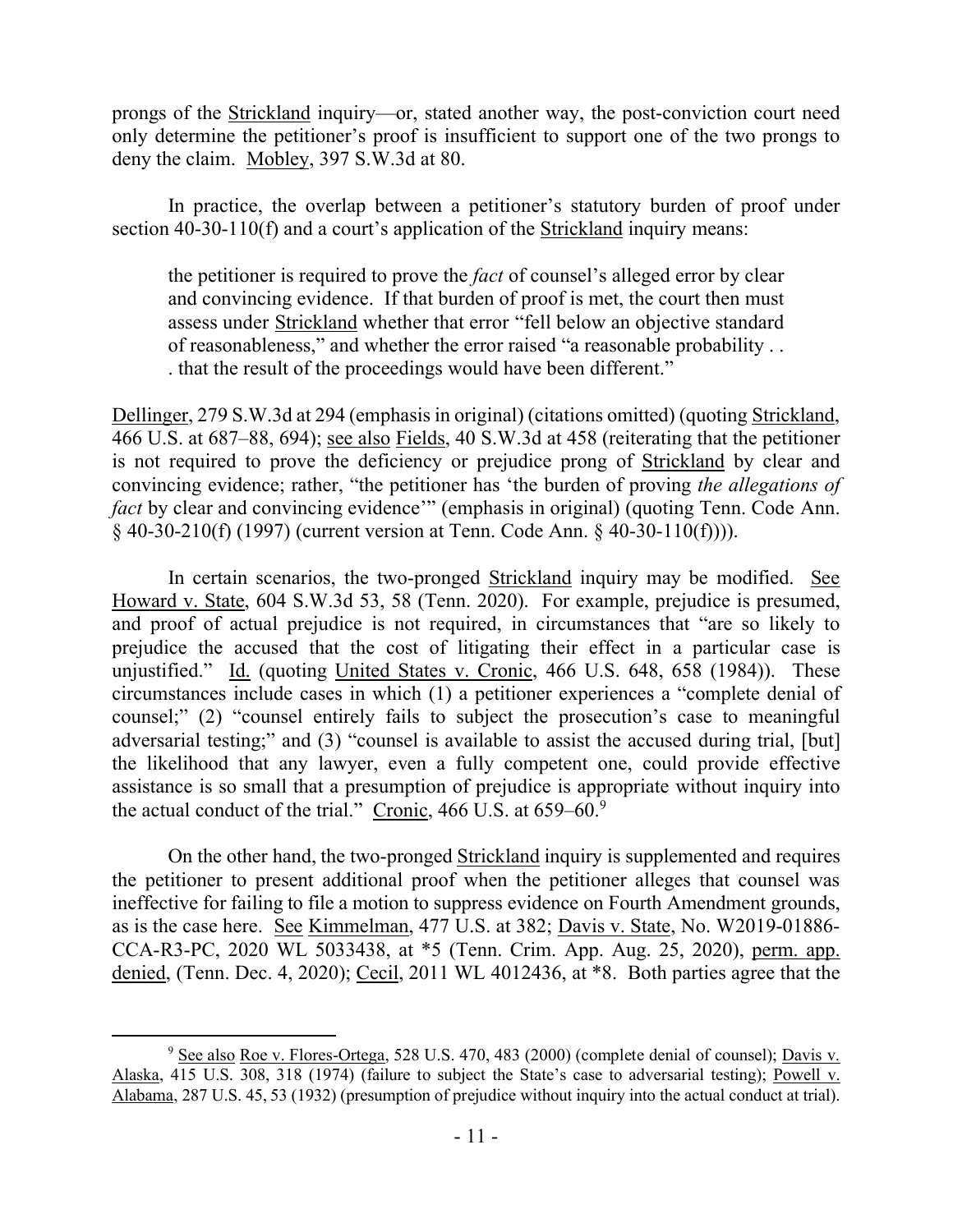United States Supreme Court's opinion in Kimmelman sets forth the correct legal standard and burden of proof to assess prejudice under Strickland in this specific context:

Where defense counsel's failure to litigate a Fourth Amendment claim competently is the principal allegation of ineffectiveness, the defendant must also prove that his Fourth Amendment claim is meritorious and that there is a reasonable probability that the verdict would have been different absent the excludable evidence in order to demonstrate actual prejudice.

Kimmelman, 477 U.S. at 375. Although this Court has recognized Kimmelman, <sup>10</sup> we have yet to apply it in this context. As a result, only some of Tennessee's intermediate appellate courts have applied Kimmelman, while others have applied a nearly identical analysis articulated by the Court of Criminal Appeals in  $Cecil$ .<sup>11</sup> The standard from  $Cecil$  is:

In order to show prejudice, Petitioner must show by clear and convincing evidence that (1) a motion to suppress would have been granted and (2) there was a reasonable probability that the proceedings would have concluded differently if counsel had performed as suggested. In essence, the petitioner should incorporate a motion to suppress within the proof presented at the post-conviction hearing.

# 2011 WL 4012436, at \*8 (citations omitted).

We agree with the parties that Kimmelman defines the appropriate standard for prejudice under the circumstances and should be utilized by Tennessee courts moving forward. However, we do not believe, as the Petitioner suggests, that Cecil is necessarily "bad law." Whether under Kimmelman or Cecil, to demonstrate prejudice, a petitioner is

  $10$  See Nesbit, 452 S.W.3d at 796 (regarding counsel's general duty to investigate and prepare a case); Carpenter v. State, 126 S.W.3d 879, 887 (Tenn. 2004) (regarding counsel's alleged failure to challenge the jury instructions); State v. Ritchie, 20 S.W.3d 624, 628 n.8 (Tenn. 2000) (regarding the authority of federal courts to issue writs of habeas corpus); Caldwell v. State, 917 S.W.2d 662, 668 (Tenn. 1996) (regarding the types of claims that Stone v. Powell, 428 U.S. 465 (1976), does not govern); see also Cauthern v. State, 145 S.W.3d 571, 606 (Tenn. Crim. App. 2004) (regarding the requirement that the postconviction court consider the totality of the evidence at trial); Moffitt v. State, 29 S.W.3d 51, 56 (Tenn. Crim. App. 1999) (that the right to the effective assistance counsel is not conditioned on actual innocence).

 $11 \text{ Compare Davis } v$ . State, No. W2019-01886-CCA-R3-PC, 2020 WL 5033438, at  $*5$  (Tenn. Crim. App. Aug. 25, 2020), perm. app. denied, (Tenn. Dec. 4, 2020), Johnson v. State, No. W2019-00741-CCA-R3-PC, 2020 WL 1277658, at \*4 (Tenn. Crim. App. Mar. 16, 2020), White v. State, No. W2008-01661- CCA-R3-PC, 2010 WL 2219608, at \*4 (Tenn. Crim. App. May 20, 2010), perm. app. denied, (Tenn. Sept. 23, 2010), and O'Quendo v. State, No. 89-150-III, 1990 WL 165807, at \*3 (Tenn. Crim. App. Nov. 1, 1990), with Smith v. State, No. W2019-00994-CCA-R3-PC, 2020 WL 1972587, at \*6 (Tenn. Crim. App. Apr. 24, 2020), perm. app. denied, (Tenn. Sept. 21, 2020), and Santarone v. State, No. E2018-01312-CCA-R3-PC, 2019 WL 6487419, at \*10 (Tenn. Crim. App. Dec. 2, 2019), perm. app. denied, (Tenn. Apr. 16, 2020).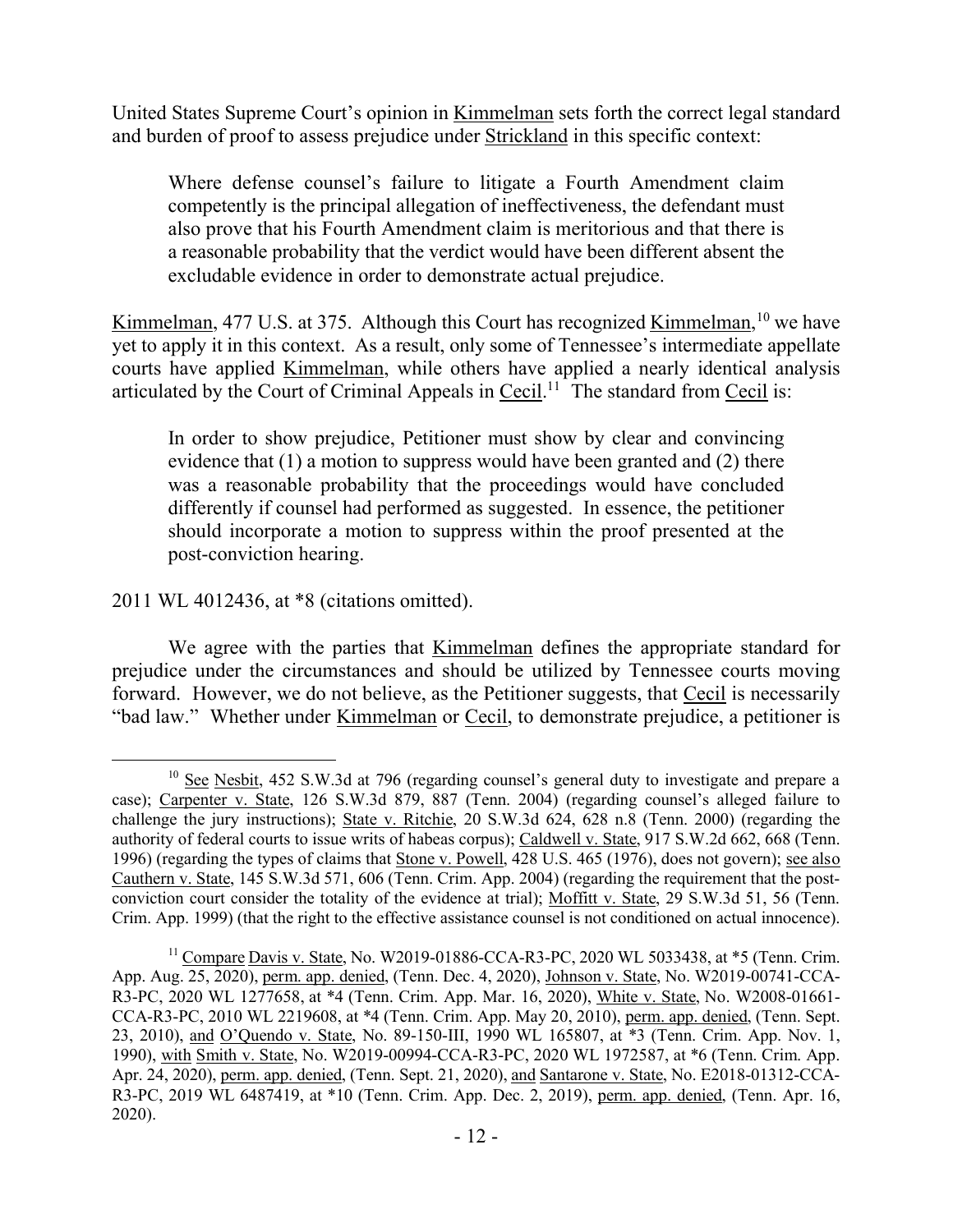required to prove that he has a meritorious Fourth Amendment claim and that there is a reasonable probability the outcome of the proceedings would have been different had the evidence complained of been excluded. Kimmelman, 477 U.S. at 375; Cecil, 2011 WL 4012436, at \*8. The Petitioner takes issue with the fact that Cecil includes the legal standard "clear and convincing" within its statement of the standard. See 2011 WL 4012436, at \*8 ("In order to show prejudice, Petitioner must show *by clear and convincing evidence* that . . . ." (emphasis added)). The Petitioner argues that this imposes an improper burden on petitioners to prove prejudice by clear and convincing evidence rather than prove the *factual allegations* in support of such claim by clear and convincing evidence, as is required by the statute.

This is not the first time that this Court has addressed this type of alleged error regarding a lower court's recitation of the standard in post-conviction cases. See Fields, 40 S.W.3d at 458; Dellinger, 279 S.W.3d at 294. In the past, this Court looked to the lower court's analysis of the underlying claim to determine if the lower court actually applied the correct legal standard even if the language of the opinion appeared imprecise. See Fields, 40 S.W.3d at 458 & n.6. ("[T]his error . . . appears to be only one of imprecision in the use of its language, as it is clear from its opinion that the court applied the correct legal standard and properly concluded that the appellant's claim was without merit."); Dellinger, 279 S.W.3d at 294 ("Although this statement is imprecise, we agree with the State that the postconviction trial court did not misapply the law.").

We acknowledge that the Cecil panel could have been more precise when reciting the petitioner's burden of proof. However, it is clear from the court's reference to Tennessee Code Annotated section 40-30-110(f) and its analysis of the petitioner's proof provided at the post-conviction hearing that the court applied the correct legal standard and considered whether the petitioner presented clear and convincing evidence to support the factual allegation of prejudice. Cecil, 2011 WL 4012436, at \*8 ("Even though we could easily conclude that there is nothing in the record to show that trial counsel rendered deficient performance, we conclude that Petitioner failed to put on any proof of Strickland prejudice even assuming, *arguendo*, that trial counsel had been deficient by not filing any motion to suppress evidence."). Thus, we do not agree with the Petitioner that Cecil is "bad law," and we conclude that Cecil's test is for all intents and purposes is the same test from Kimmelman. Regardless, moving forward, Tennessee courts should utilize the test directly from Kimmelman to assess whether a petitioner has carried his or her burden to prove prejudice in this context.

We also find it helpful to provide further guidance to our lower courts to successfully implement Kimmelman alongside Strickland when this type of claim arises. In our research, we have found that other state courts use a variety of methods to integrate the Kimmelman standard into the Strickland analysis. For example, some courts simply cite and discuss Kimmelman as the definition for prejudice under Strickland in this specific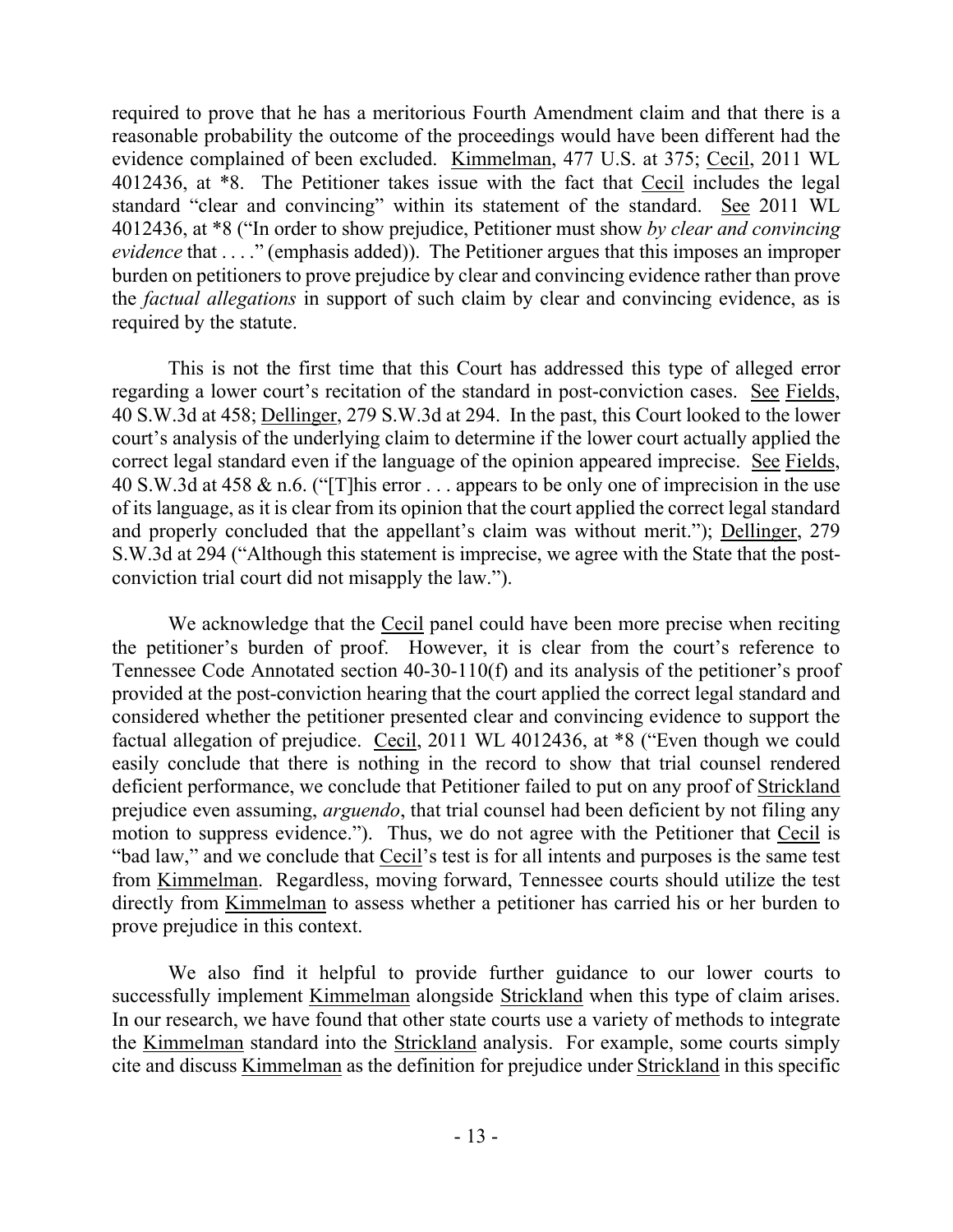context.<sup>12</sup> Others articulate a wholistic test with steps or guiding questions to aide in integrating the Strickland and Kimmelman standards into one test.<sup>13</sup> Ultimately, we believe a clearly articulated three-pronged inquiry reflects the interconnected nature of Kimmelman and Strickland and supports the idea that this type of ineffective assistance of counsel claim creates an additional step in the traditional Strickland analysis. Therefore, to establish a successful claim of ineffective assistance of counsel based on counsel's failure to file a motion to suppress evidence on Fourth Amendment grounds, the Petitioner must prove: "(1) a suppression motion would have been meritorious; (2) counsel's failure to file such motion was objectively unreasonable; and (3) but for counsel's objectively unreasonable omission, there is a reasonable probability that the verdict would have been different absent the excludable evidence." Khalil-Alsalaami v. State, 486 P.3d 1216, 1239 (Kan. 2021) (citing United States v. Ratliff, 719 F.3d 422, 423 (5th Cir. 2013); Zakrzewski v. McDonough, 455 F.3d 1254, 1260 (11th Cir. 2006)); see W. Mark Ward, Tennessee Criminal Trial Practice § 32:18, Westlaw (database updated October 2021).

As the United States Supreme Court contemplated in Kimmelman:

Although a meritorious Fourth Amendment issue is necessary to the success of a Sixth Amendment claim like respondent's, a good Fourth Amendment claim alone will not earn a prisoner . . . relief. Only those . . . petitioners who can prove under Strickland that they have been denied a fair trial by the gross incompetence of their attorneys . . . will be entitled to retrial without the challenged evidence.

477 U.S. at 382. It remains the petitioner's burden to prove the factual allegations supporting all claims in the petition by clear and convincing evidence. See Tenn. Code Ann.  $\frac{6}{9}$  40-30-110(f).<sup>14</sup>

 $12$  See e.g., People v. Wharton, 809 P.2d 290, 323 (Cal. 1991) (en banc) (defining prejudice under Strickland in this context as the two factors from Kimmelman—a meritorious Fourth Amendment claim and a reasonable probability that the verdict would have been different absent the excludable evidence); Porter v. United States, 37 A.3d 251, 256 (D.C. 2012) (same); Leili v. State, 834 S.E.2d 847, 855 (Ga. 2019) (same).

 $13$  See e.g., State v. Lee, 181 So. 3d 631, 637 (La. 2015) ("Thus, if a reasonably competent attorney could have suppressed the evidence and as a result, the State would have dismissed the charges, the petitioner may show a basis for relief." (citing Northrop v. Trippett, 265 F.3d 372, 383–84 (6th Cir. 2001) (en banc); State v. Reichenbach, 101 P.3d 80, 87 (Wash. 2004)); Commonwealth v. Collins, 888 A.2d 564, 571 n.7 (Pa. 2005) ("In Pennsylvania, we have adapted the Strickland test as set forth in Commonwealth v. Pierce, 527 A.2d 973 (Pa. 1987) and require a defendant to prove three prongs—that the claim has arguable merit, that counsel had no reasonable basis for his action or omission, and that the defendant was prejudiced by counsel's conduct.").

 $14$  Amici curiae ask this Court to adopt a preponderance of the evidence standard regarding a petitioner's burden to prove a meritorious Fourth Amendment claim and to prove deficiency under Strickland. As far as the factual allegations supporting such claims, the petitioner's burden is clear and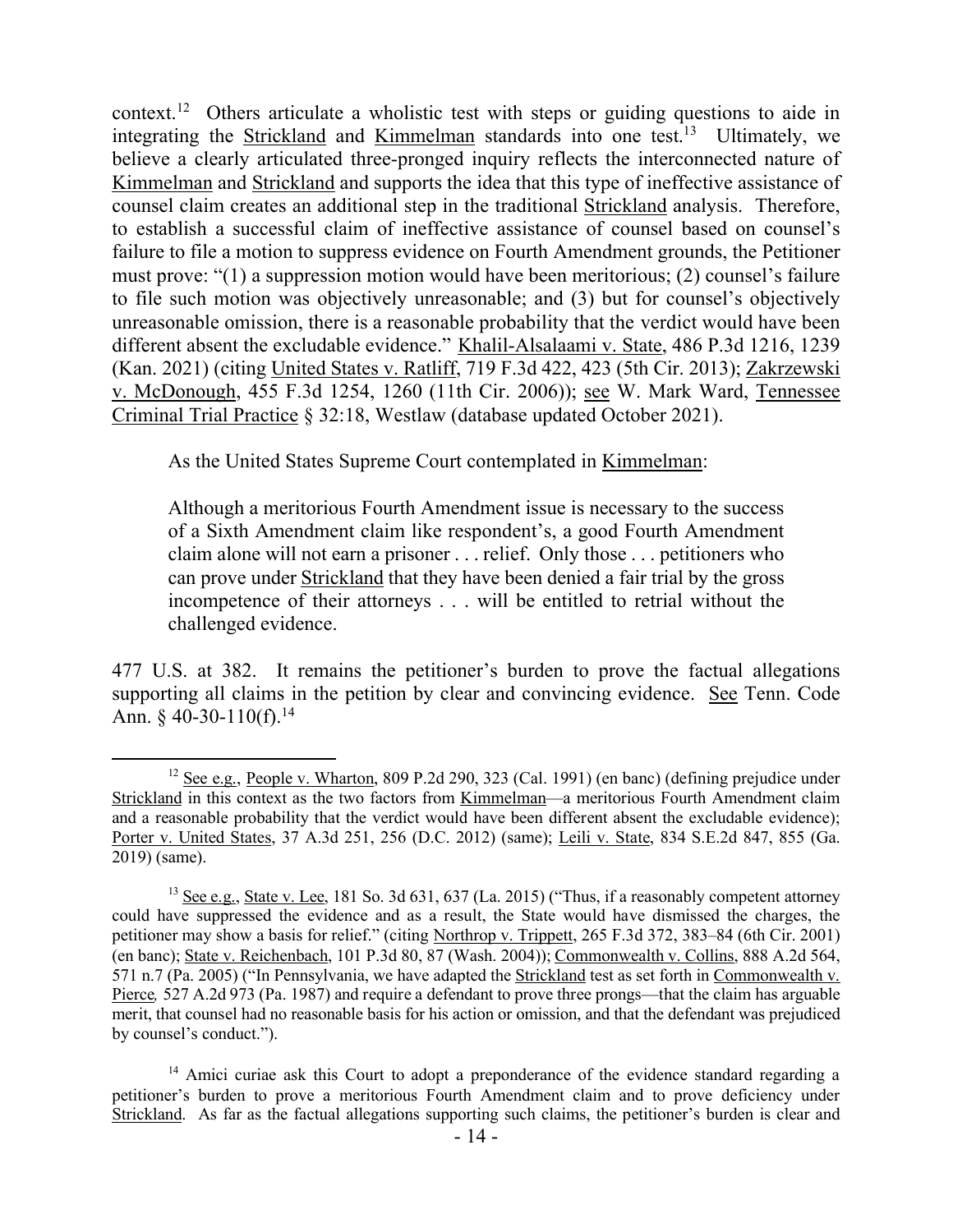### *C. Application of Strickland and Kimmelman*

We now turn to the application of Strickland and Kimmelman in the present case. Because the Petitioner bases his ineffective assistance of counsel claim on trial counsel's alleged failure to litigate a Fourth Amendment claim competently, the Petitioner must prove that his Fourth Amendment claim is meritorious and that there is a reasonable probability the verdict would have been different absent the excludable evidence. Kimmelman, 477 U.S. at 375. Under the facts of this case, to establish a claim of ineffective assistance of counsel based on counsel's failure to file a motion to suppress evidence on Fourth Amendment grounds, the Petitioner must prove that (1) a suppression motion premised on the alleged unconstitutional forty-eight-hour hold would have been meritorious; (2) counsel's failure to file such a motion on such grounds was objectively unreasonable; and (3) but for counsel's objectively unreasonable failure to raise this particular issue in a suppression motion, there is a reasonable probability that the verdict would have been different absent the excludable evidence. The Petitioner must prove all three of these prongs in order for his claim of ineffective assistance of counsel to succeed.<sup>15</sup>

#### *i. Would a suppression motion have been meritorious?*

To answer the question of whether a suppression motion filed on Fourth Amendment grounds would have been meritorious, we must examine whether a Fourth Amendment violation occurred.

The Fourth Amendment to the United States Constitution protects against unreasonable searches and seizures. See U.S. Const. amend. IV; Tenn. Const. art I, § 7. A warrantless search or seizure is presumptively unreasonable, and any evidence discovered is subject to suppression. Id. One of the exceptions to the warrant requirement is an arrest supported by probable cause. State v. Echols, 382 S.W.3d 266, 277 (Tenn. 2012). "Probable cause . . . exists if, at the time of the arrest, the facts and circumstances within the knowledge of the officers, and of which they had reasonably trustworthy information, are 'sufficient to warrant a prudent [person] in believing that the [defendant] had committed or was committing an offense." Id. at 277–78 (alterations in original) (quoting State v. Bridges, 963 S.W.2d 487, 491 (Tenn. 1997)). Probable cause must be "more than a mere

convincing as governed by Tennessee Code Annotated section 40-30-110(f). We also decline to assign the preponderance of the evidence standard to the conclusions of law associated with these issues under Strickland or Kimmelman. The Petitioner did not present this argument in this appeal.

<sup>&</sup>lt;sup>15</sup> We note that, if the Petitioner fails to prove even one of the three elements, the inquiry ends. As explained *infra*, we conclude that a suppression motion on Fourth Amendment grounds would not have been successful, so our inquiry could end there. However, we will address the remaining two questions in this analysis to provide guidance for our lower courts regarding the application of Strickland and Kimmelman.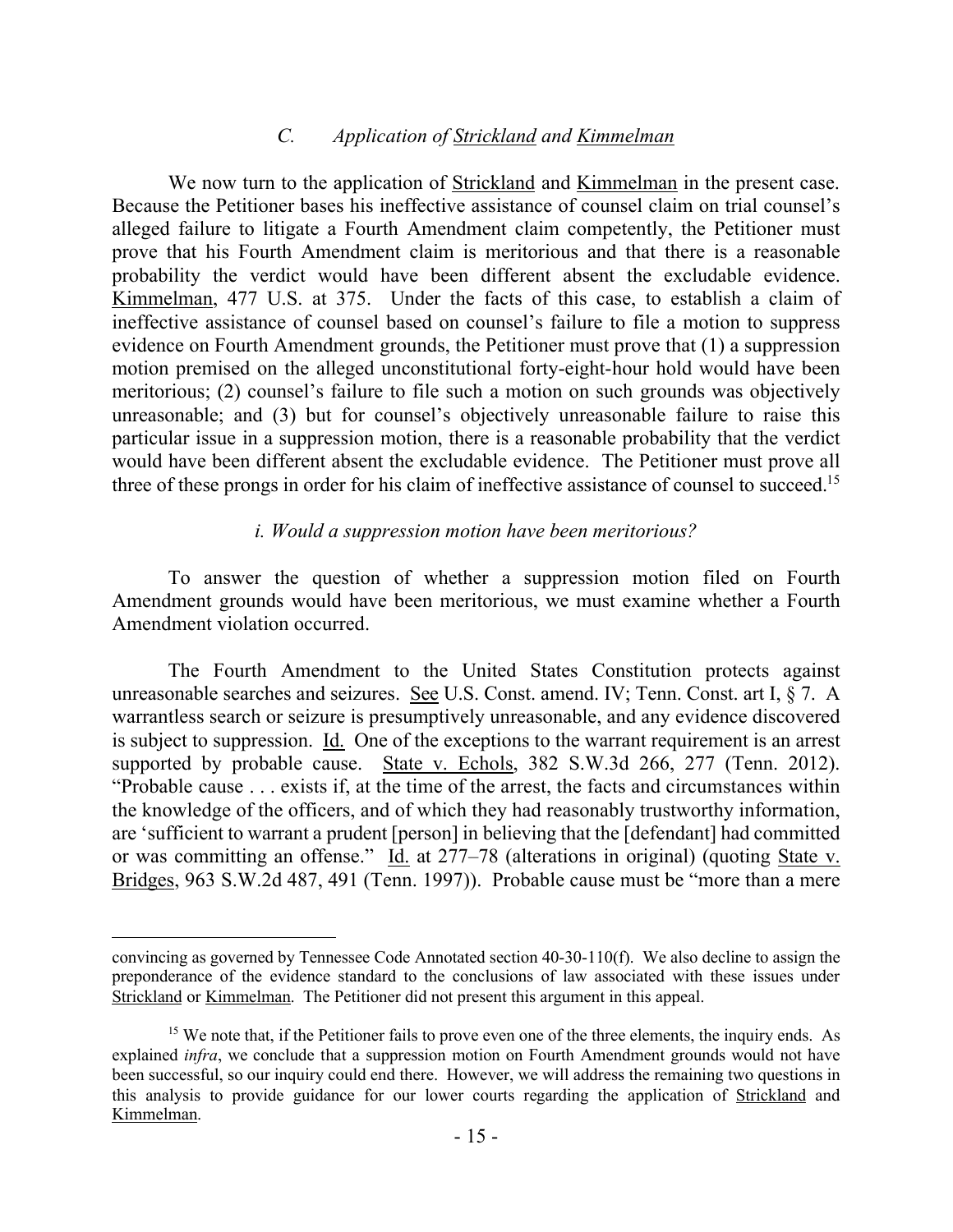suspicion." State v. Lawrence, 154 S.W.3d 71, 76 (Tenn. 2005) (citing State v. Melson, 638 S.W.2d 342, 350 (Tenn. 1982)).

We begin our analysis with the observation that the Petitioner surrendered himself to police at approximately 12:40 p.m. on December 10, 2008. For purposes of our analysis, we assume this is the time of his arrest. When an individual is arrested without a warrant, as the Petitioner was in the present case, that individual is entitled to a "fair and reliable determination of probable cause as a condition for any significant pretrial restraint of liberty," and the determination "must be made by a judicial officer either before or promptly after arrest." Gerstein v. Pugh, 420 U.S. 103, 125 (1975). A jurisdiction that provides a determination of probable cause "within [forty-eight] hours of arrest will, as a general matter, comply with the promptness requirement of Gerstein." County of Riverside v. McLaughlin, 500 U.S. 44, 56 (1991); see State v. Bishop, 431 S.W.3d 22, 42 (Tenn. 2014) ("[A] delay of less than forty-eight hours is presumptively reasonable."). The exclusionary rule applies when officers fail "to bring an arrestee before a magistrate within the [forty-eight hours] allowed by McLaughlin." Bishop, 431 S.W.3d at 42 (alteration in original) (quoting State v. Huddleston, 924 S.W.2d 666, 673 (Tenn. 1996)). "[A]ny evidence obtained as a result of an arrestee's unlawful detention must be excluded from evidence unless the arrestee's statement was 'sufficiently an act of free will to purge the primary taint' of the illegal detention." State v. Clayton, 535 S.W.3d 829, 849 (Tenn. 2017) (quoting Bishop, 431 S.W.3d at 42).

In the present case, the Petitioner surrendered himself to police on December 10, 2008, at approximately 12:40 p.m. A judicial commissioner made a probable cause determination that same day at 7:13 p.m., less than seven hours later. Thus, the Petitioner's detention is presumptively reasonable. See McLaughlin, 500 U.S. at 56; Bishop, 431 S.W.3d at 42. However, a probable cause determination made within forty-eight hours of arrest may still violate Gerstein if the arrested individual establishes that his probable cause determination was unreasonably delayed. McLaughlin, 500 U.S. at 56. "Examples of unreasonable delay are delays for the purpose of gathering additional evidence to justify the arrest, a delay motivated by ill will against the arrested individual, or delay for delay's sake." Id. In evaluating the reasonableness of a delay, "courts must allow a substantial degree of flexibility" and "cannot ignore the often unavoidable delays in transporting arrested persons from one facility to another, handling late-night bookings where no magistrate is readily available, obtaining the presence of an arresting officer who may be busy processing other suspects or securing the premises of an arrest, and other practical realities." Id. at 56–57. When a probable cause determination is not held within fortyeight hours, the burden shifts to the State "to demonstrate the existence of a bona fide emergency or other extraordinary circumstance." Id. at 57.

The Petitioner argues that his probable cause determination was unreasonably delayed due to the Memphis Police Department's forty-eight-hour hold policy that was in place at the time of his arrest. This Court previously has criticized the use of the fortyeight-hour hold policy: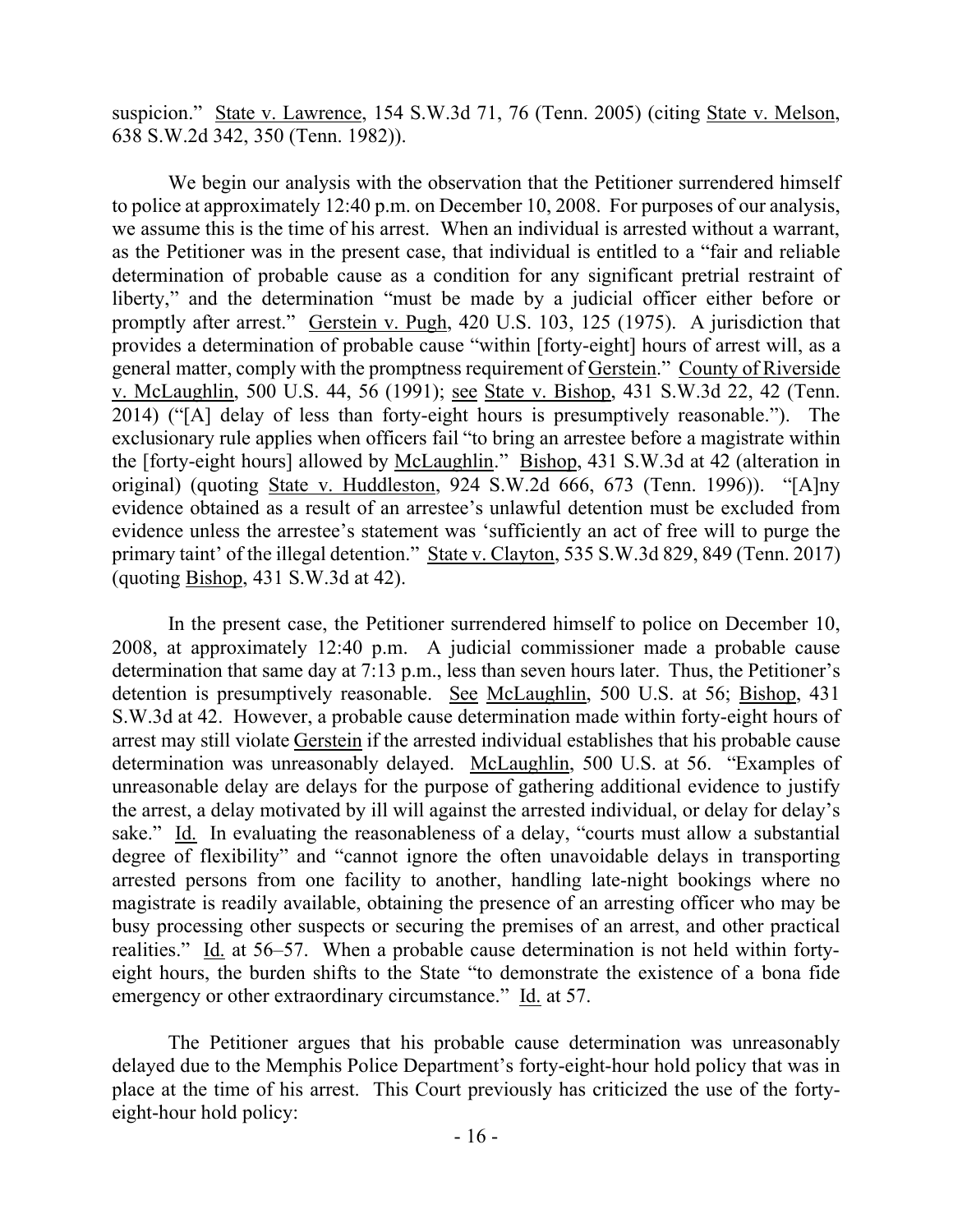If the Memphis Police Department is, in fact, arresting suspects without probable cause and using this 48-hour hold procedure to gather "additional evidence to justify the arrest," this procedure clearly runs afoul of [McLaughlin]. Such a practice would be unconstitutional, even if limited to 48 hours or less. Our Court of Criminal Appeals has condemned the practice in the past, and we echo that court's concerns.

Bishop, 431 S.W.3d at 43 n.9 (citations omitted).

However, despite the Fourth Amendment concerns brought about by the Memphis Police Department's use of this policy, the proof in this case does not establish that the Petitioner's probable cause determination was unreasonably delayed. No evidence was presented suggesting that there was "a delay motivated by ill will" against the Petitioner nor that there was a "delay for delay's sake." McLaughlin, 500 U.S. at 56. In addition, the proof does not establish that there was a delay for the purpose of gathering additional evidence to justify the arrest, as the evidence available at that time was sufficient to provide probable cause to arrest the Petitioner. By the time the Petitioner surrendered himself to police, the police had responded to a crime scene where, at a minimum, two individuals had been stabbed and one had died of apparent strangulation. The perpetrator had fled the scene, but the three surviving victims each identified the Petitioner as the perpetrator from a photographic array. One of the surviving victims also had identified the Petitioner as the attacker by first and last name. These identifications established probable cause to believe that multiple felonies had been committed and that the Petitioner was the perpetrator. Because the Petitioner's arrest was supported by probable cause and his probable cause determination was not unreasonably delayed, there was no Gerstein violation. As a result, we agree with the post-conviction court and the Court of Criminal Appeals that the Petitioner has not established that his Fourth Amendment claim is meritorious. Therefore, we conclude that a suppression motion filed on Fourth Amendment grounds would not have been successful.

## *ii. Was trial counsel's failure to file a motion to suppress on Fourth Amendment grounds objectively unreasonable?*

Next, the Petitioner must establish that trial counsel's failure to file a motion to suppress on Fourth Amendment grounds was objectively unreasonable. In order to do so, the Petitioner must prove that counsel's error was "so serious that counsel was not functioning as the 'counsel' guaranteed the defendant by the Sixth Amendment," Strickland, 466 U.S. at 687; Mobley, 397 S.W.3d at 80, and his or her representation fell "below an objective standard of 'reasonableness under prevailing professional norms.'" Mobley, 397 S.W.3d at 80 (quoting Strickland, 466 U.S. at 668). If the advice given or services rendered by counsel are "within the range of competence demanded of attorneys in criminal cases," counsel's performance is not deficient. Baxter v. Rose, 523 S.W.2d 930, 936 (Tenn. 1975).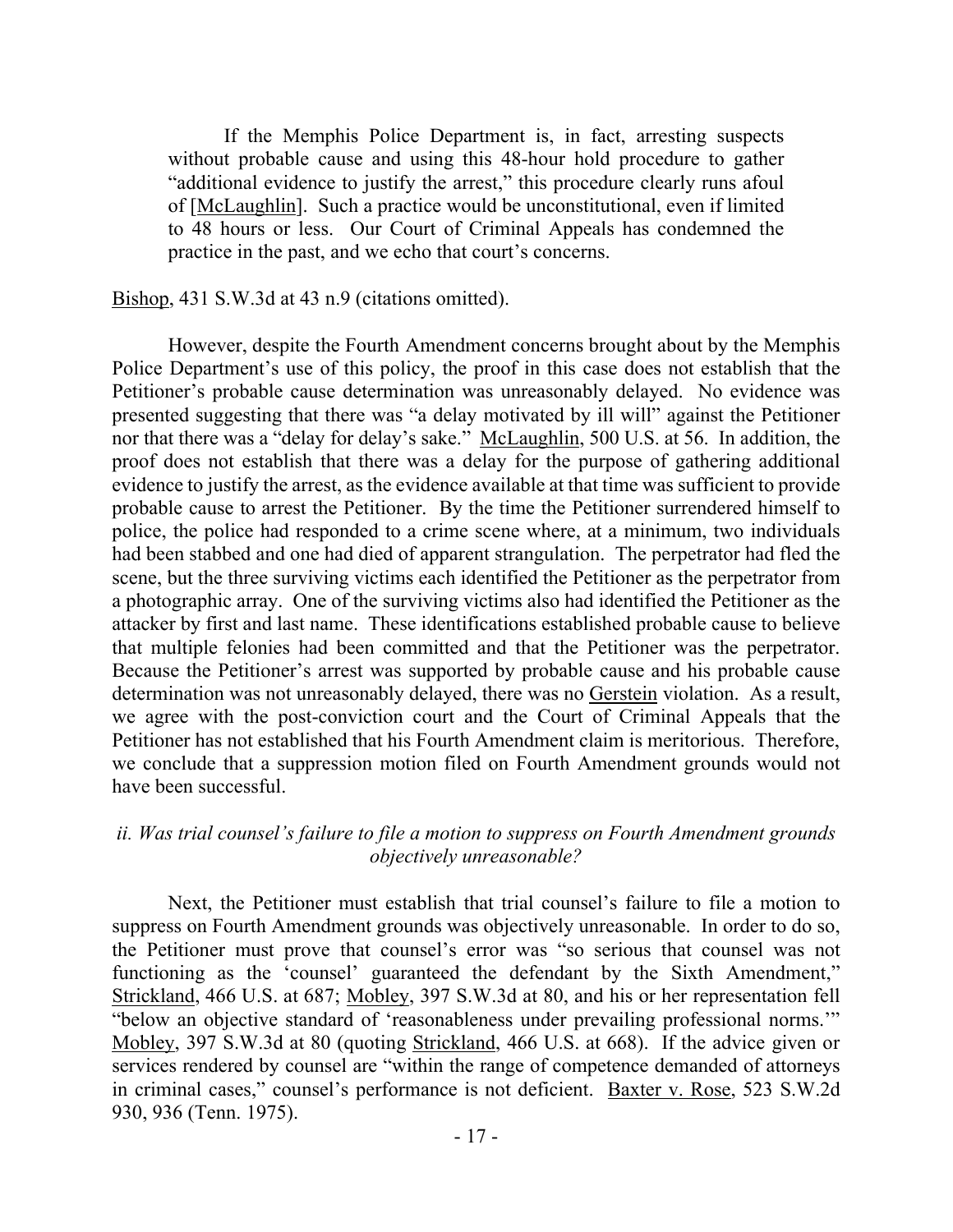Reviewing courts must not measure counsel's performance through "20-20 hindsight." Felts v. State, 354 S.W.3d 266, 277 (Tenn. 2011) (quoting Hellard v. State, 629 S.W.2d 4, 9 (Tenn. 1982)). "A fair assessment of attorney performance requires that every effort be made to eliminate the distorting effects of hindsight, to reconstruct the circumstances of counsel's challenged conduct, and to evaluate the conduct from counsel's perspective at the time." Strickland, 466 U.S. at 689. Appellate courts "must be highly deferential and 'must indulge a strong presumption that counsel's conduct falls within the wide range of reasonable professional assistance; that is, the [Petitioner] must overcome the presumption that, under the circumstances, the challenged action 'might be considered sound trial strategy.'" State v. Honeycutt, 54 S.W.3d 762, 767 (Tenn. 2001) (quoting Strickland, 466 U.S. at 689). The United States Supreme Court has emphasized that "[t]here are countless ways to provide effective assistance in any given case. Even the best criminal defense attorneys would not defend a particular client in the same way." Strickland, 466 U.S. at 689–90 (citing Gary Goodpaster, The Trial for Life: Effective Assistance of Counsel in Death Penalty Cases, 58 N.Y.U. L. Rev. 299, 343 (1983)). The fact that a particular strategy or tactical decision employed by trial counsel failed "does not, in and of itself, establish that the performance was deficient." Mobley, 397 S.W.3d at 81 (citing Goad v. State, 938 S.W.2d 363, 369 (Tenn. 1996)).

In Carpenter v. State, this Court stated that "[i]f a claim of ineffective assistance of counsel is based on the failure to raise a particular issue, as it is in this case, then the reviewing court must determine the merits of the issue." 126 S.W.3d 879, 887 (Tenn. 2004) (citing Kimmelman, 477 U.S. at 375). Counsel's performance is not deficient if the issue they failed to raise has no merit or is weak. Id. We previously analyzed the merits of a suppression motion filed on Fourth Amendment grounds in this case, and we determined that such a motion would not have been successful had one been filed. Consequently, we need not further analyze trial counsel's decision not to seek suppression of the Petitioner's statements on Fourth Amendment grounds. Given that the issue lacked merit, trial counsel's decision to seek suppression on grounds other than Fourth Amendment grounds cannot be said to have been objectively unreasonable.

# *iii. Would the verdict have been different but for trial counsel's failure to file a motion to suppress on Fourth Amendment grounds?*

Lastly, the Petitioner must show that there is a reasonable probability that the verdict would have been different absent the excludable evidence. Kimmelman, 477 U.S. at 375. Once again, we reiterate that a motion to suppress filed on Fourth Amendment grounds in this case would not have been successful. However, even assuming such a motion would have been granted and the Petitioner's inculpatory statements to police had been suppressed, the proof does not demonstrate that the result of the Petitioner's case would have been different.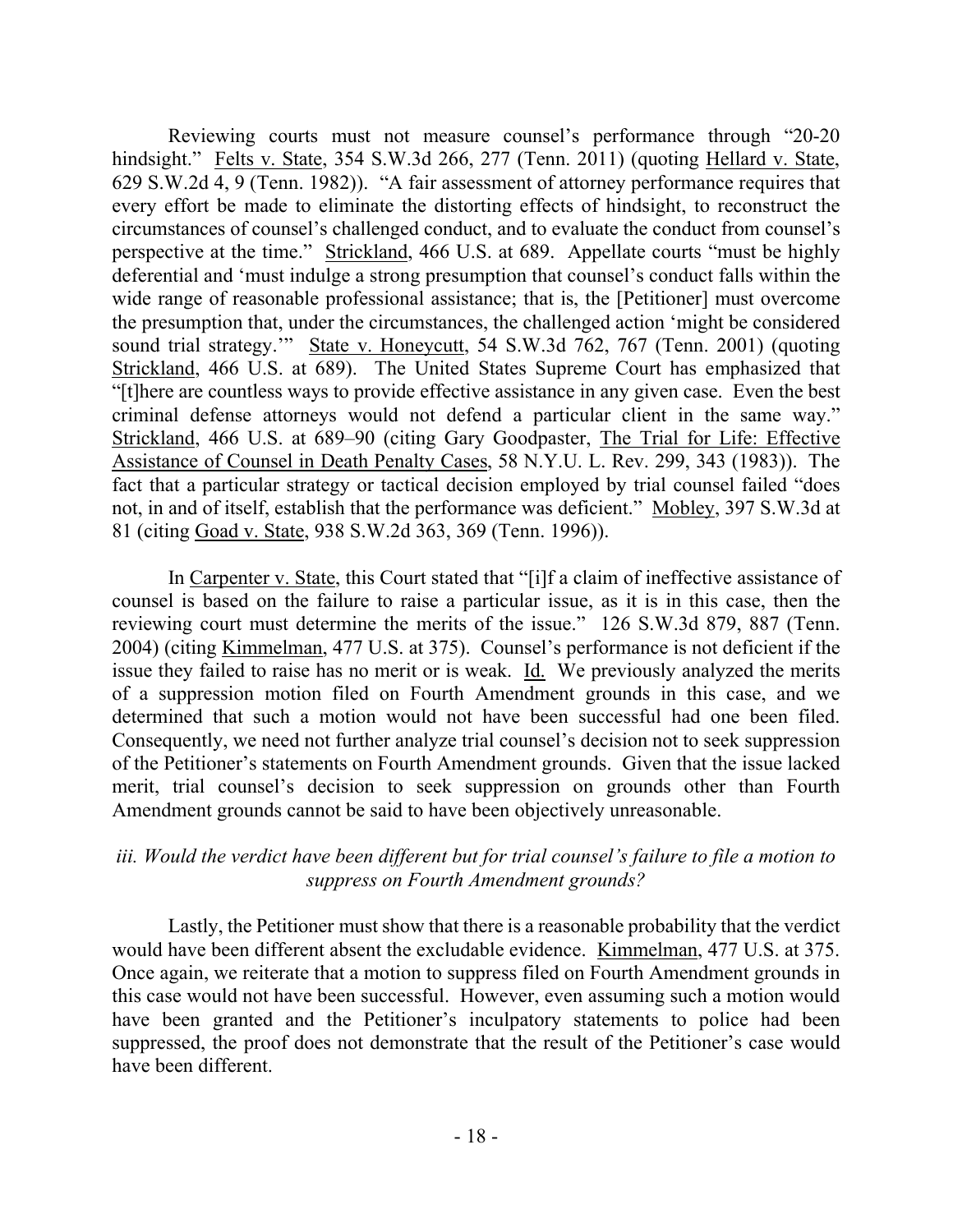In his first statement to police, the Petitioner admitted to stabbing both C.L. and M.L., though he claimed he did so in self-defense. Phillips, 2013 WL 6529308, at \*7–8. In his second statement, the Petitioner again admitted responsibility for the injuries to C.L. and M.L. but also admitted that he was responsible for the death of F.G. Id. at \*8. While we recognize that these statements were indeed inculpatory, they added little substance to the other evidence of the Petitioner's guilt that was presented to the jury.

The jury heard testimony from all three surviving victims regarding the events of December 9, 2008. See id. at \*1–6. M.L., C.L., and M.J.L. each described the attack and identified the Petitioner in court as the perpetrator. Id. Detective Tim Reynolds of the Memphis Police Department, who responded to the crime scene, testified that a crowd gathered while he at the victims' home, and some members of the crowd stated that the Petitioner was the perpetrator. Id. at \*7. Detective Reynolds testified that, the next day, he transported the Petitioner to the police station and overheard the Petitioner tell his side of the story to his mother. Id. While explaining the story, the Petitioner admitted to fighting C.L. with a knife. Id.

In addition, the jury heard testimony from M.L. and C.L. that, following the attack, they each identified the Petitioner as the perpetrator from a photographic array shown to them by the police. Id. at  $*5-6$ . C.L. even testified that he had known the Petitioner socially for several years. Id. at  $*5$ . The trial court found that these identifications were reliable, and the Court of Criminal Appeals affirmed that finding in the Petitioner's direct appeal, stating:

The record shows that each victim had ample opportunity to view the [Petitioner] at the time of the crime. The victims' testimony made clear that they were attentive for at least portions of the incident, conversing with the [Petitioner] and struggling with him face-to-face. The record also shows that the victims' prior descriptions of the assailant were accurate and that one of the victims knew the [Petitioner] prior to the incident and another victim had previously met the [Petitioner]. The record further shows that the victims immediately, and with certainty, identified the [Petitioner] from the array and that the length of time between the crime and the confrontation was within hours. The record does not preponderate against the trial court's finding that the totality of the circumstances shows that the identifications were reliable.

# Id. at \*21.

Given this proof of the Petitioner's guilt, we conclude that the Petitioner has not established a reasonable probability that his verdict would have been different had his statements to police been suppressed.